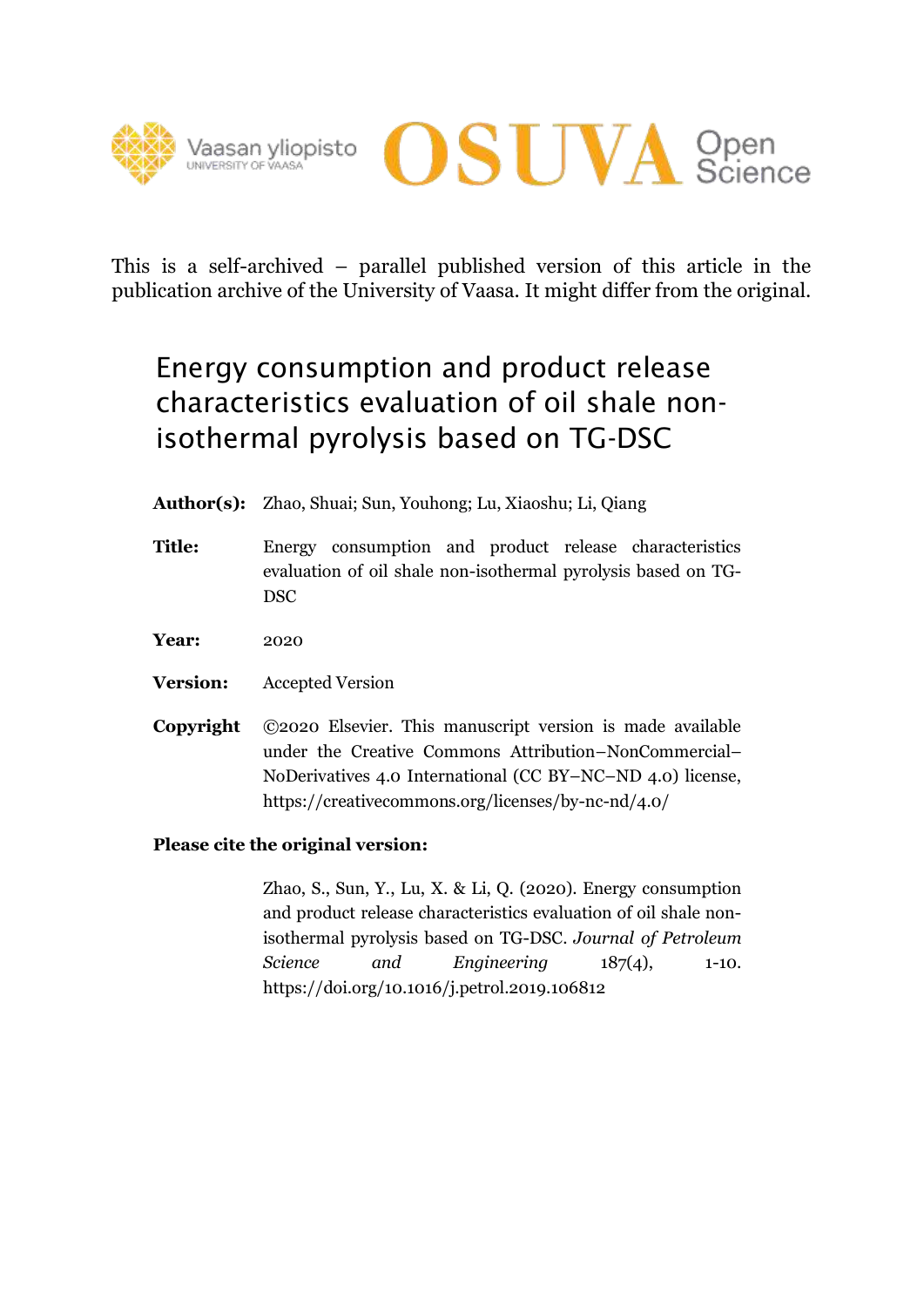# **Energy consumption and product release characteristics evaluation of oil shale nonisothermal pyrolysis based on TG-DSC**

Shuai Zhao a,b,c, Youhong Sun a,b,c,\*, Xiaoshu Lü a,b,c,d,e, Qiang Li a,b,c,\*

<sup>a</sup> *Construction Engineering, College of JiLin University, ChangChun, 130000, China*

<sup>b</sup> *National-Local Joint Engineering Laboratory of In-situ Conversion, Drilling and Exploitation Technology for Oil Shale, Changchun, Jilin, 130021, China*

<sup>c</sup> *Key Laboratory of Drilling and Exploitation Technology in Complex Condition, Ministry of Land and Resource, Changchun, Jilin, 130026, China* 

<sup>d</sup> *Department of Electrical Engineering and Energy Technology, University of Vaasa, P.O.Box 700, FIN-65101, Finland* 

<sup>e</sup> *Department of Civil Engineering, Aalto University, P.O.Box. 11000, FIN-02130, Finland*

#### **Abstract**

Thermogravimetric-Differential Scanning Calorimetry Analysis (TG-DSC) was applied to study nonisothermal pyrolysis characteristics of oil shales, such as the starting point, stability, pyrolysis interval and product release using Fuyu and Huadian oil shale samples. Results show that with the increase of heating rate, oil shale pyrolysis moves to higher temperature zone. This trend is more noticeable at higher oil content. The pyrolysis stability of the oil shale is related to oil content and pyrolysis atmosphere. The higher the oil content, the more stable the pyrolysis of the oil shale. Under nitrogen atmosphere, the pyrolysis interval of oil shale is more concentrated, air prolongs the pyrolysis interval, and the pyrolysis stability index decreases. In addition, the increase of heating rate favours the release characteristic index of the product, which is not practically affected by oil content. The release characteristic indices of pyrolysis products from oil shale under nitrogen atmosphere are higher than those under air atmosphere. The optimum heating rate that produces the highest oil product yield for pyrolysis progress of Huadian oil shale is 20 °C/min, and Fuyu oil shale is 40 °C/min.

*Keywords:* Oil shale; TG-DSC; Pyrolysis characteristics; Product release characteristic index; Heating rate and atmosphere

#### **1. Introduction**

Unlike traditional fossil energy sources such as coal, oil and natural gas, oil shale belongs to unconventional oil and gas resources. Oil shale is rich in kerogen, but it is a type of immature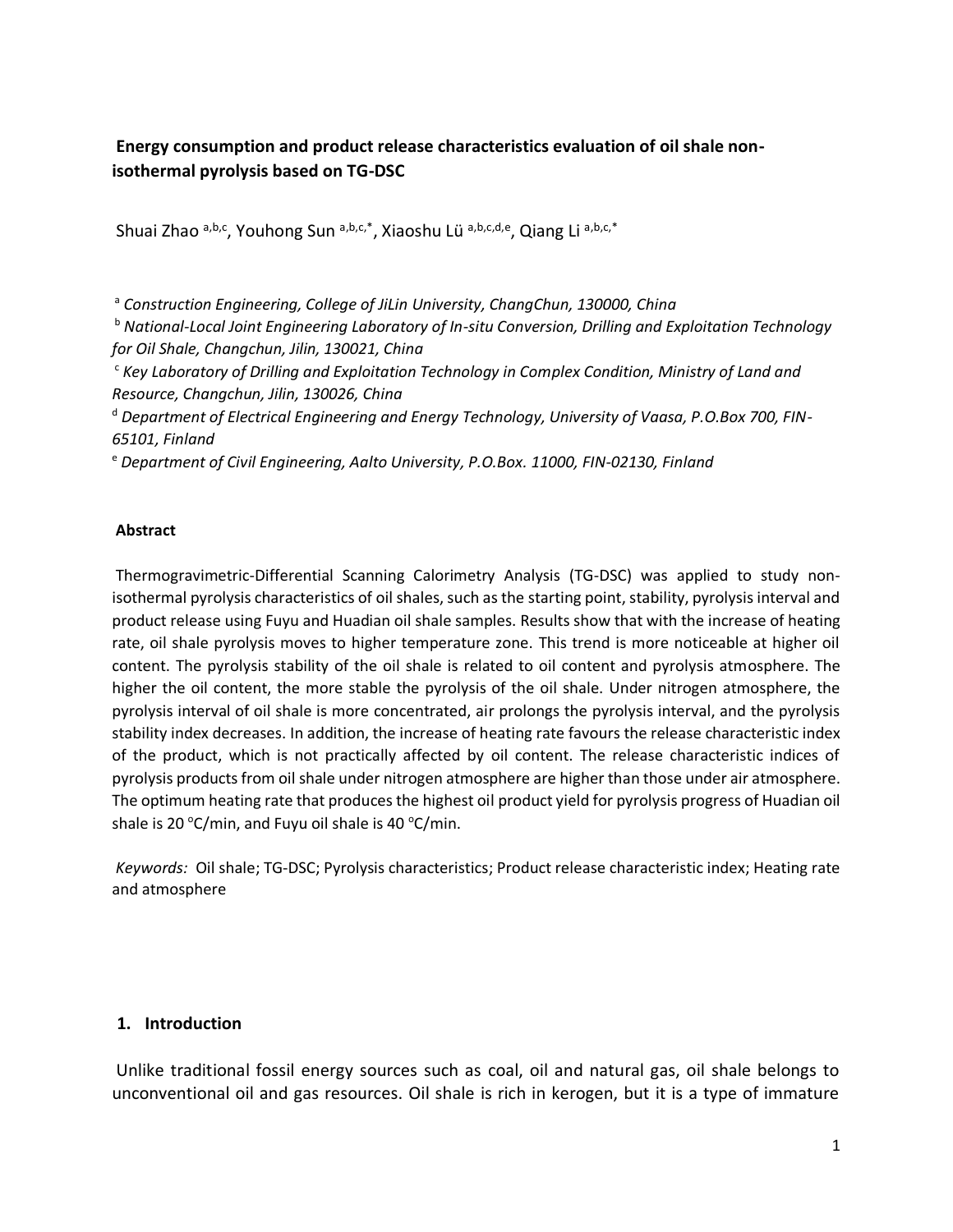material for hydrocarbon generation. High temperature pyrolysis can produce oil and gas products (Omar S et al., 2010). The types and maturity of kerogen in oil shale vary across different areas, so the hydrocarbon generation characteristics of kerogen are different under high temperature pyrolysis. In aerobic condition, oil and gas products can participate in the pyrolysis process further, resulting in serious product dissipation with low oil content and low recovery efficiency for oil and gas. Anaerobic pyrolysis is a process of kerogen pyrolysis, where no oxygen is involved and hence no organic matter is oxidized. Compared with aerobic pyrolysis, anaerobic pyrolysis can improve the recovery efficiency of kerogen pyrolysis products. Thermogravimetricdifferential scanning calorimetry analysis (TG-DSC) provides general information about the overall reaction kinetics. This method has been widely used to investigate isothermal and nonisothermal pyrolysis characteristics of fossil fuels. While dealing with uncertainties of oil shale pyrolysis intervals has always remained one of biggest challenges in oil shale research, today fuzzy intervals have been used to handle uncertainties of pyrolysis intervals. Pyrolysis kinetics was also investigated by TG-DTG (Bai et al., 2017; Xiong et al., 2015; Wang et al., 2012). These techniques cannot fully explain the relationship between maturity, oil content and temperature distribution of oil shale pyrolysis. Zhang et al. (2018) showed that the range of variability in the principal activation energy is 200–242 kJ mol<sup>-1</sup>, with most samples being in the middle half of that range, and the most-likely range of frequency factors is 1012-1016 s<sup>-1</sup>, with most values being in the middle half of that range. Sun et al. (2015) studied pyrolysis kinetics of multi-stage parallel reaction for Huadian oil shale at different heating rates and particle sizes. The results showed that increases in particle size or heating rate shifted the combustion process to a higher temperature, because of mass transfer resistance and thermal hysteresis. Juliana et al. (2017) studied the devolatilization kinetics in pyrolysis of oil shale from the Irati Formation in Brazil. The results showed that kinetic parameters were determinable over the temperature range of 323– 1173 K by dynamic thermogravimetric analysis using different model-free methods.

Evaluation and validation were performed for pyrolysis at 673 K for 3 h. It was found that the activation energy depended on the extent of conversion. Activation energy increased in the ranges 215–255 kJ mol<sup>-1</sup> and 0.15  $\leq \alpha \leq 0.55$  for conversion, where α=1 for pyrolysis at 1173 K. Bao et al. (2019) conducted detailed study of the enhanced oil recovery techniques focusing on the recent ten years. As an important flow and oil recovery mechanism, molecular diffusion was studied and empirical correlation and experimental measurements were carried out. The influence of the structure of the porous media on the calculation results of the model was also considered. Oil shale is a low-quality oil and gas resource with low oil content. Only when the economic cost of investment is low, can it have exploitation value. Therefore, understanding and modeling the relationship between kerogen maturity, oil content and pyrolysis interval of oil shale under different atmospheric conditions and heating rates is a key element of any control process of oil shale, including in-situ pyrolysis temperature and the pyrolysis dissipation, for improving oil and gas recovery efficiency. In situ pyrolysis of oil shale triggered by topo chemical reaction is a complex chemical reaction process. At the initial stage, the pyrolysis of kerogen is caused by the introduction of high temperature nitrogen gas, and then the nitrogen gas is switched to air to promote further decomposition of kerogen. During this stage, oxidation reaction occurs and a large amount of heat is released, which continuously enhances the pyrolysis of oil shale in the formation process. This involves the precipitation properties of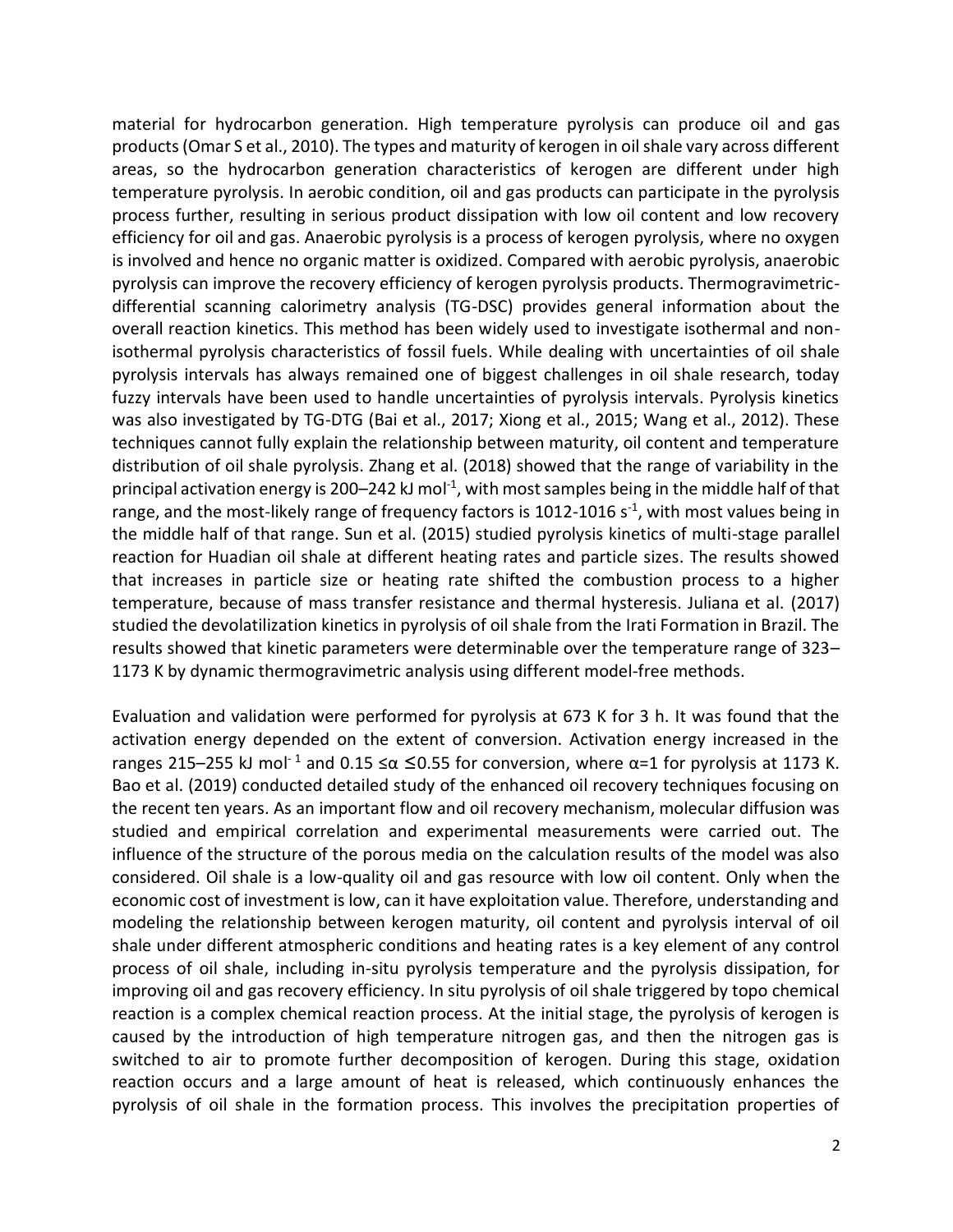products in different combustion intervals. Therefore, the pyrolysis properties of oil shale in Fuyu and Huadian areas of Jilin Province were studied by TG-DSC. The specific objectives are: 1. Introducing pyrolysis stability and product release characteristics to explain the reaction process and results in the pyrolysis interval of oil shale at different heating rates. 2. Studying effects of oil content, heating rate and pyrolysis atmosphere (nitrogen and air) on the starting point, pyrolysis stability, pyrolysis interval and product release characteristics of oil shale pyrolysis. 3. Calculating the exothermic behavior (exothermic and exothermic rate) of pyrolysis zone, which is influenced by oil content, heating rate and pyrolysis atmosphere, using DSC analysis. This can provide a reference for in-situ pyrolysis of local chemical oil shale.

## **2. Materials and methods**

## *2.1. Materials*

The Huadian oil shale samples used in the experiment are from the 9–13 layers of brown oil shale in Gongchengtou mining area, Huadian, Jilin Province. Gonghuangtou mining area is located in Huadian Basin. Its sedimentary thickness is 240–350 m. The upper part is pyrite deposit, and the lower part is carbonaceous mudstone deposit. It belongs to horizontal bedding development. Fuyu oil shale samples come from 466 to 487 m interval of FK-3 Well in Fuyu-Changchunling area of Songliao Basin. The oil shale in this section has been developed in the Upper Cretaceous Qingshankou Formation, which belongs to the semi-lake-deep lake environment and presents horizontal bedding. The samples were ground before the test. In order to avoid the influence of different particle sizes on the test results, the grinded oil shale samples were sieved into uniform particle sizes. The samples were dried at a constant temperature 60  $\degree$ C oven to a constant weight, and then stored in a dryer for later use. The results of Proximate analysis, Element analysis and Fisher analysis are shown in Table 1.

| Attribute | Proximate analysis/wt.% |       |                  |              |                       |       |      |      |
|-----------|-------------------------|-------|------------------|--------------|-----------------------|-------|------|------|
| Region    | Moisture                | Ash   | <b>Volatiles</b> | Fixed carbon |                       |       |      |      |
| FY        | 3.75                    | 68.71 | 21.37            | 3.75         |                       |       |      |      |
| HD        | 1.12                    | 54.26 | 43.24            | 1.38         |                       |       |      |      |
| Attribute | Fisher analysis/wt.%    |       |                  |              | Element analysis/wt.% |       |      |      |
| Region    | Shale oil               | Water | Residue          | Gas          | н                     | C     | N    | S    |
| FY        | 4.16                    | 5.85  | 83.32            | 3.15         | 7.27                  | 4.96  | 0.34 | 1.09 |
| HD        | 18.31                   | 3.79  | 67.39            | 10.51        | 4.02                  | 28.86 | 0.64 | 2.12 |

**Table 1** Analysis of oil shale in Fuyu and Huadian.

Kerogen in oil shale is mainly filled with inorganic mineral skeleton. FTIR and XRD are often used to characterize organic and inorganic minerals in oil shale samples. Molecular structures of the samples are analyzed by investigating different groups of characteristic peaks (Bai et al., 2013; Sun et al., 2014).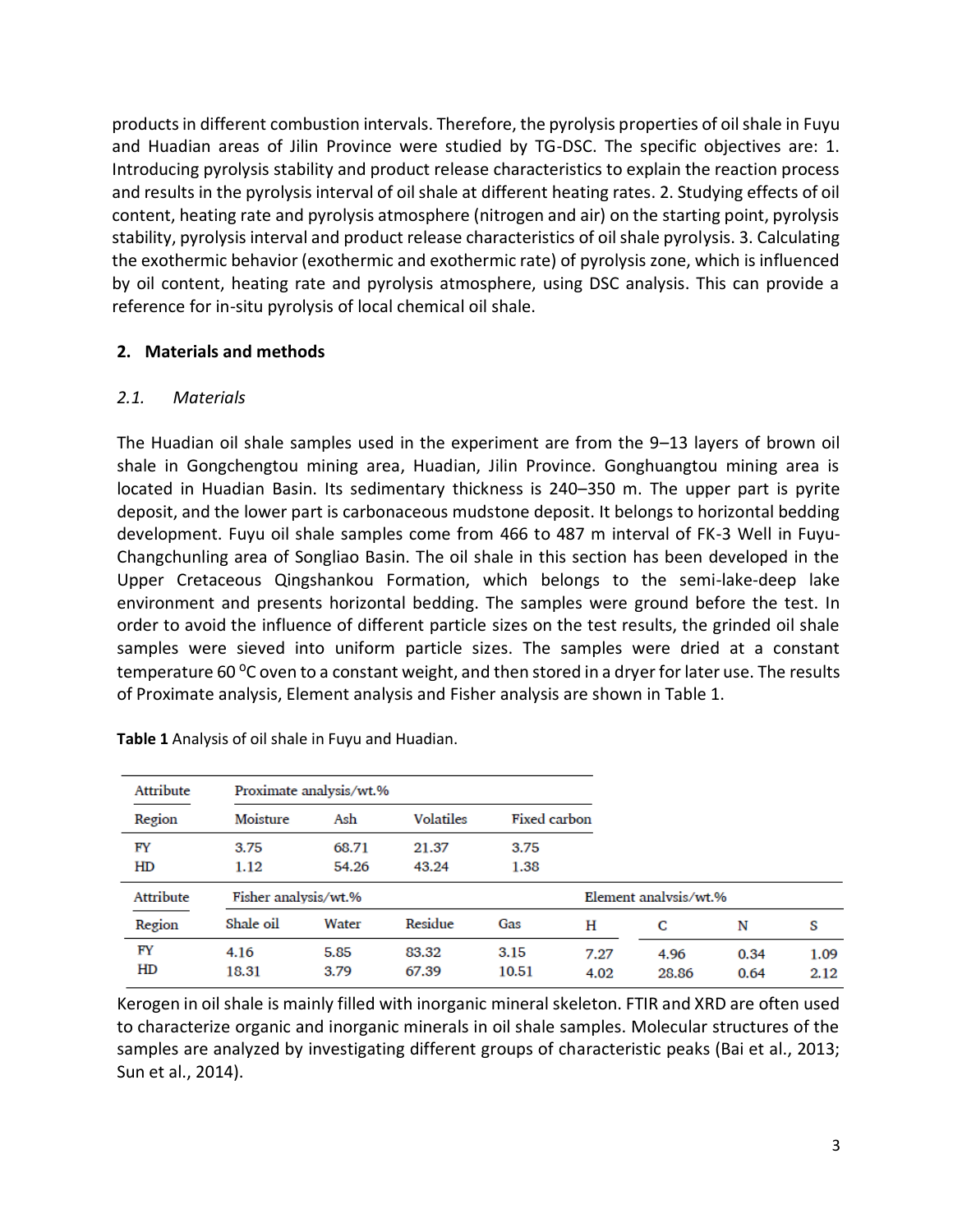Fig. 1 (a) shows the infrared spectra of Fuyu and Huadian oil shale. The mineral peaks are the most obvious in the spectra of the two kinds of oil shales, and their shapes are similar, which indicates that the mineral composition and content of the two kinds of oil shales are similar. The stretching vibration peak of Si-O bond is  $1170-1060$  cm<sup>-1</sup>, which is formed by the overlapping absorption bands of quartz and clay minerals kaolinite, illite and montmorillonite in the oil shale. The characteristic absorption peaks are 804–780 cm $^{\text{-}1}$  for quartz, 520-480 cm $^{\text{-}1}$  for kaolinite, illite and montmorillonite, and 1430 and 877 cm<sup>-1</sup>for calcites, respectively. Because the mineral content in oil shale was much higher than that of organic matter, the characteristic peaks of a large number of minerals could cover up part of the organic matter peaks. In the infrared spectra of Fuyu and Huadian oil shale, there are many vibration peaks of organic and mineral groups. The most obvious absorption peaks of these two kinds of oil shale organic matter were 2925 and 2850 cm<sup>-1</sup>. That was the characteristic absorption peaks of aliphatic hydrocarbons, indicating that the main component of organic matter in oil shale is aliphatic hydrocarbons. The skeleton vibration of aromatic ring was 1620 cm $^{-1}$  and the stretching vibration of C-O group was 1710 cm-1 . Vibration intensities of aliphatic transmission peaks and aromatic characteristic peaks were related to the content of kerogen in samples and the maturity of oil shale. This indicates that the kerogen of Fuyu and Huadian oil shales was mainly composed of aliphatic group, but not very mature. They were lacustrine deposits (Altun et al., 2009; Dong et al., 2018).



**Fig. 1.** FTIR and XRD maps of Fuyu and Huadian oil shales.

XRD and FTIR results of oil shale samples were mutually correlated, especially in the context of their inorganic minerals. As shown in Fig. 1 (b), the main mineral compositions of Fuyu and Huadian oil shale were: quartz, calcite, pyrite, feldspar and immense mixtures. Except that calcite was a carbonate mineral, other minerals are silicate minerals (Xie et al., 2011). Quartz was the main inorganic mineral, followed by carbonate and clay minerals, and a small amount of pyrite. In addition, the spectra from  $5^{\circ}$  and 29 $^{\circ}$  also have the superposition of amorphous organic minerals. Generally speaking, compared to Huadian oil shale, the XRD diffraction peaks of inorganic minerals in Fuyu oil shale have sharp peaks, larger peaks, larger Full width at half maximum (FWHM) values and more inorganic minerals. Fuyu oil shale has better crystallization than Huadian oil shale, but its characteristic peaks have more overlaps. The peaks of the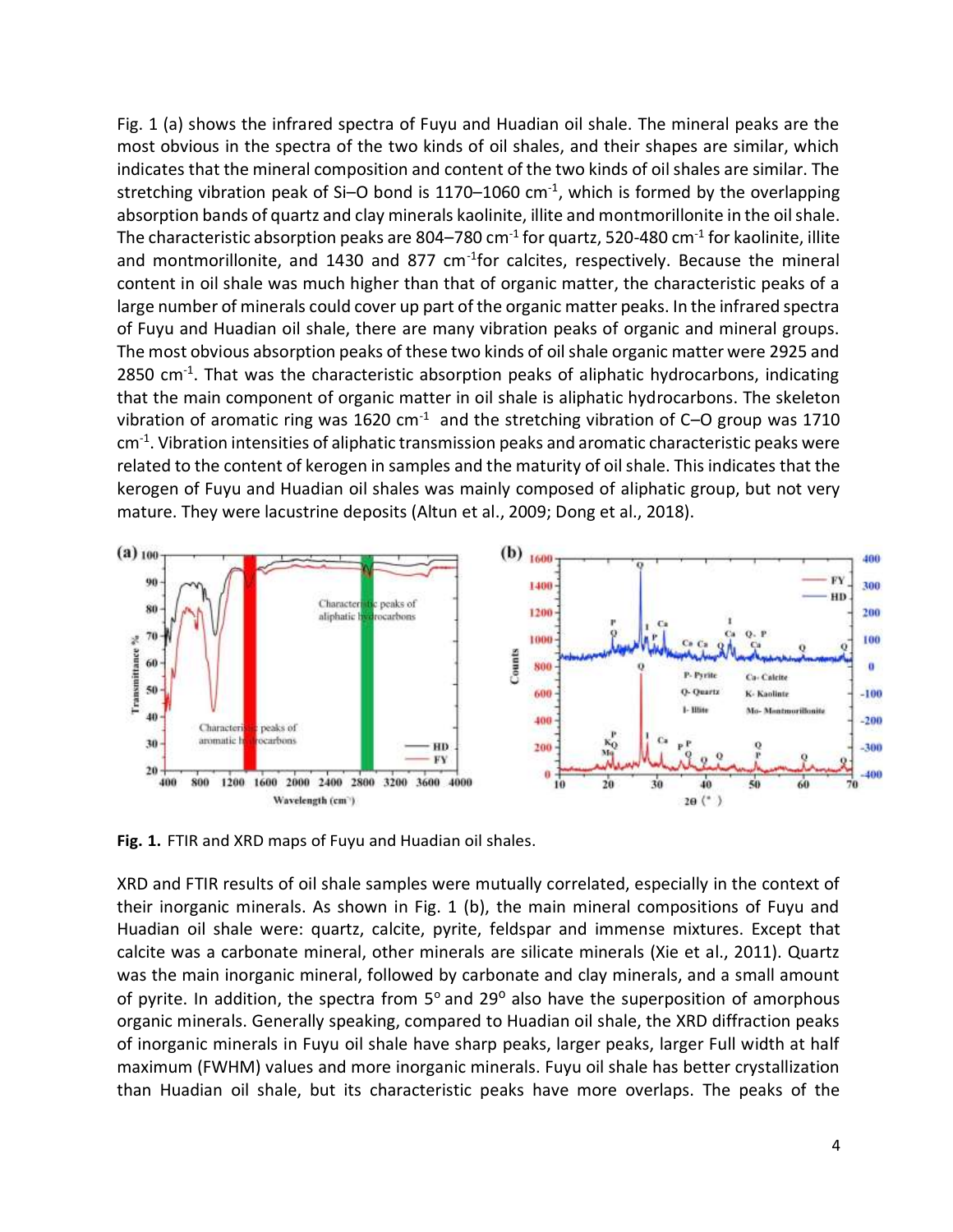diffraction peaks of quartz, calcite, pyrite and feldspar in Fuyu oil shale are obviously stronger than those in Huadian oil shale, indicating a more orderly arrangement of inorganic mineral grains in Fuyu oil shale, with more crystal planes in the same direction, and more obvious sedimentary features. The FWHM of inorganic minerals is affected by the grain size. The FWHM of quartz in Fuyu oil shale is larger than that in Huadian oil shale, which indicates that the quartz grain in Fuyu oil shale has large size. The grain size of other inorganic minerals is almost the same as that of inorganic minerals in Huadian oil shale. Moreover, the peak area of inorganic minerals in Fuyu oil shale is larger than that in Huadian oil shale, indicating more crystal planes and larger cell volume of different inorganic minerals and thus higher degree of crystallization in Fuyu oil shale.

# *2.2. Methods*

The TG-DSC study of pyrolysis characteristics, kinetic parameters and product release properties of oil shale is of great significance to the optimum in-situ pyrolysis process for identifying process parameters to maximize oil yield. It is helpful to understand the effects of different heating rates, types and maturity of kerogen on pyrolysis characteristics, such as starting point, exothermic heat and pyrolysis stability of oil shale.

# *2.2.1. Pyrolysis characteristic parameters*

According to the extrapolation method of TG-DTG, the initial pyrolysis temperature of oil shale can be determined by plotting the TG-DTG curve of oil shale through the following steps (Bai et al., 2015a). On the DTG curve of oil shale, the vertically intersected point B with the TG curve at the point where the weight loss rate is the highest. The tangent of the TG curve is made through point B. The tangent intersects with the extension line of the initial missed point A of the TG curve at point C. The temperature corresponding to point C is the ignition point of the oil shale. After the maximum weight loss rate of DTG curve, the weight loss rate decreases steadily at D point after the second stage of TG curve. The tangent line passing through point B intersects with point E, which is the final pyrolysis temperature of organic matter. As shown in Fig. 2 below, the pyrolysis interval diagrams of Fuyu and Huadian oil shales under nitrogen and air conditions are calibrated by extrapolation method.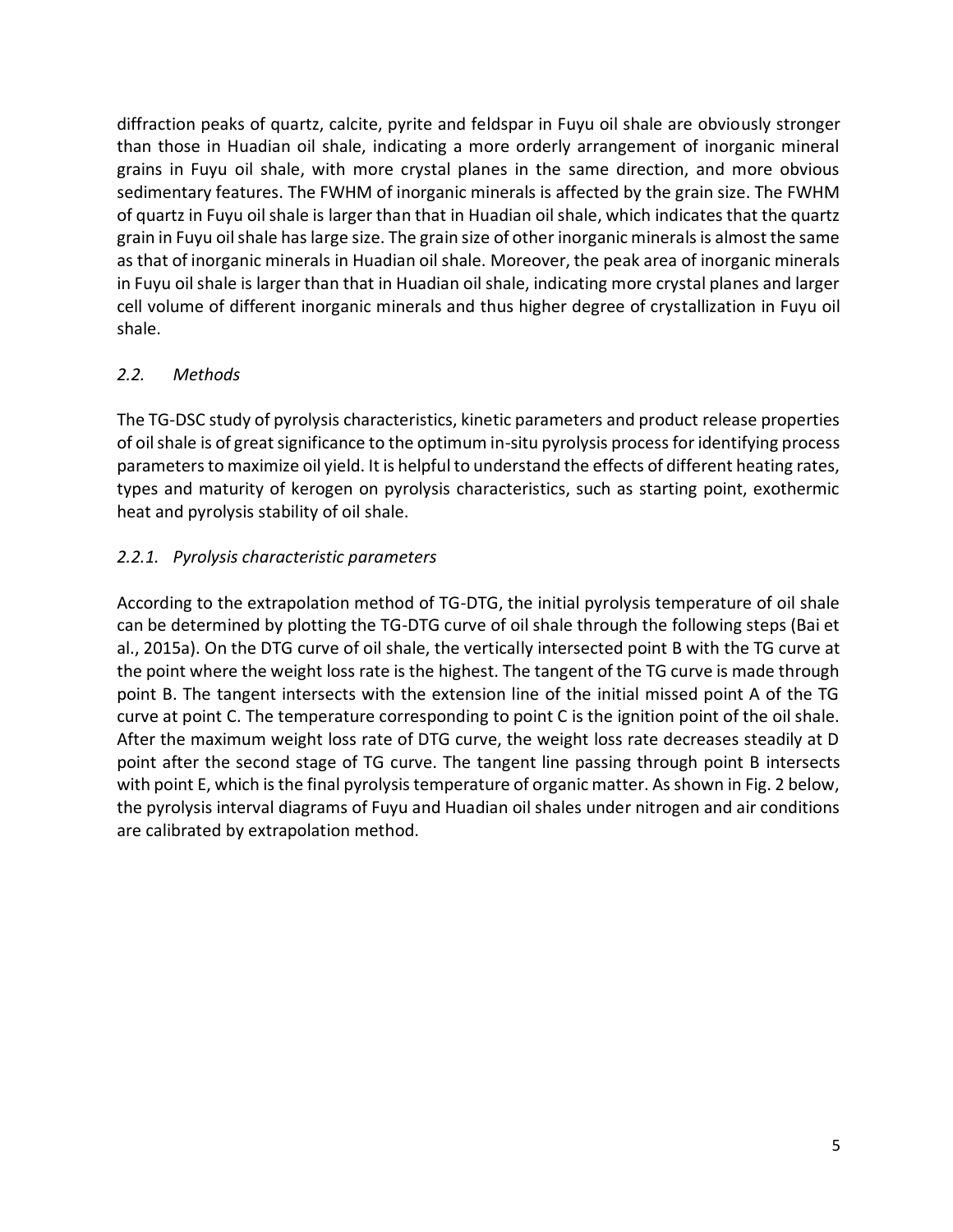

**Fig. 2.** Schematic diagram of extrapolation method to calibrate the pyrolysis interval of oil shale  $(10 \text{ °C/min}).$ 

#### *2.2.2. Pyrolysis stability and exothermic analysis*

Based on the measured data of pure carbon and the TG-DTG curve of oil shale samples, the evaluation index R*<sup>w</sup>* and comprehensive pyrolysis index S are used to compare the pyrolysis stability of oil shale samples (Zhao et al., 2003).

$$
R_{w} = \frac{655}{T_i} \times \frac{763}{T_{max}} \times \frac{(dm/dt)_{max}}{0.00582}
$$
 (1)

where, 655 is the ignition point of pure carbon,  $^{\circ}$ C; 763 is the temperature corresponding to the maximum weight loss rate (0.00582) of pure carbon,  $^{\circ}C$ ; T<sub>i</sub> is the initial pyrolysis temperature of oil shale,  $\degree$ C; (dm/dt)<sub>Max</sub> is the maximum weight loss rate of oil shale, %/min; and T<sub>max</sub> is the corresponding temperature of the maximum weight loss rate of oil shale, °C.

$$
S = \frac{(dm/dt)_{max}(dm/dt)_{mean}}{T_i^2 T_c}
$$
 (2)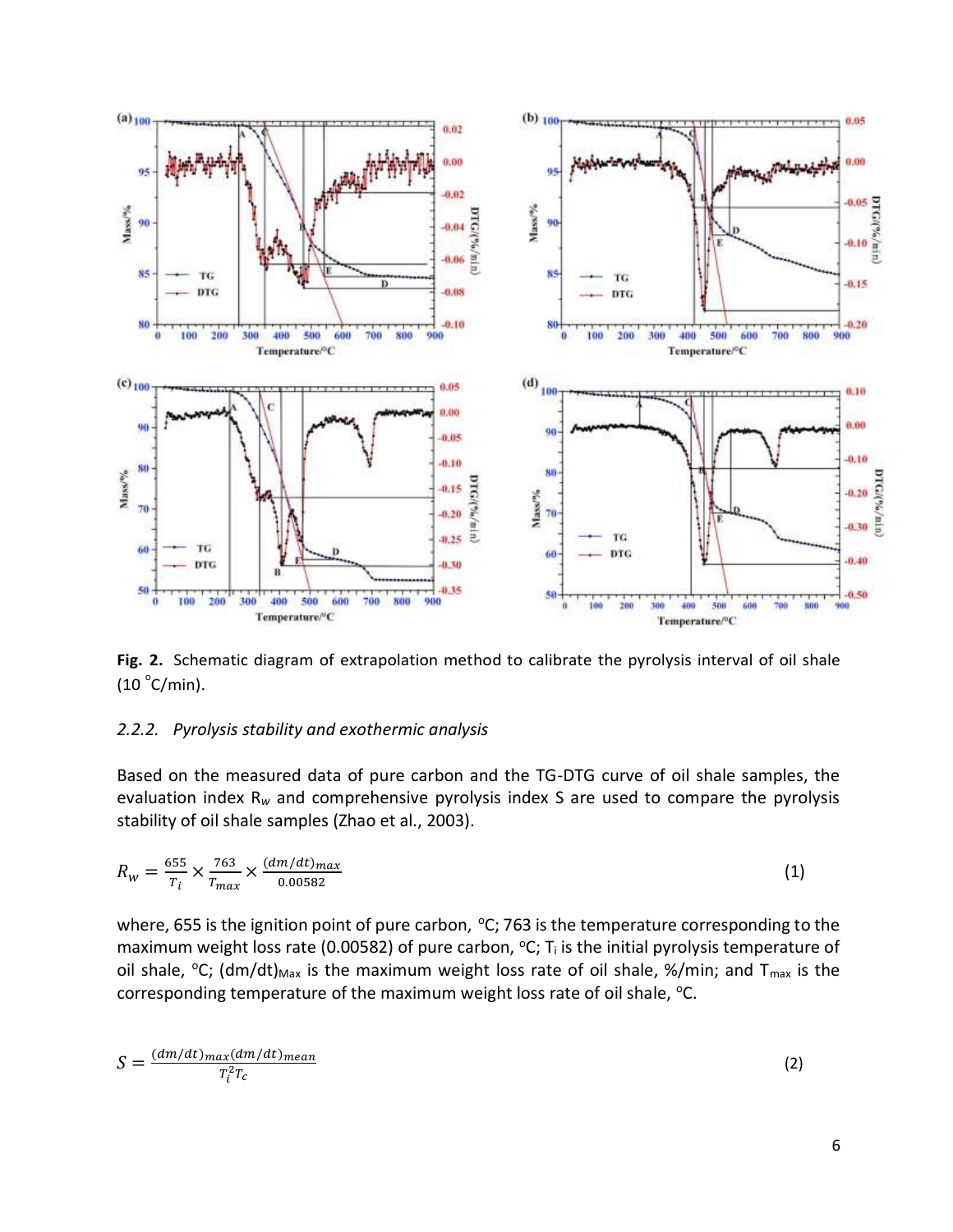$$
\frac{dm}{dt} = \frac{m_2 - m_1}{t_2 - t_1} \tag{3}
$$

$$
\frac{dm}{dt} = \frac{(dm/dt)_i + (dm/dt)_c}{2} \tag{4}
$$

 $T_c$  is the burnout temperature,  ${}^{\circ}C$ ; (dm/dt)<sub>i</sub> is the pyrolysis rate of ignition point, %/min; (dm/dt)<sub>c</sub> is the pyrolysis rate of burnout temperature, %/min. The relationship between endotherm and exotherm during oil shale pyrolysis can be obtained by analyzing DSC curve of oil shale pyrolysis , as shown in Fig. 3. (Xie et al., 2017).

$$
\Delta H = \beta \int_0^{t_0} [\Delta T - (\Delta T)_c] = \beta S \tag{5}
$$

where, ΔH is the accumulated exothermic process during the second stage of oil shale pyrolysis, J/g. β is 1, a dimensionless proportional constant, i.e. the effective heat transfer constant of proportionality between oil shale samples and measured metals. ΔT is the temperature difference between oil shale samples and reference metals,  $^{\circ}$ C, i.e. the baseline of differential thermal curve. ΔTC is the temperature difference between the oil shale sample and the baseline of differential thermal analysis curve (DTC) curve,  $^{\circ}$ C. S is the area of differential thermal peak of DSC curve, J/g.

### *2.2.3. Index and degree of pyrolysis*

The pyrolysis index can be used to assess the pyrolysis performance of oil shale (Hong et al., 2016), which is defined as  $C_{e}$ .

$$
C_e = \frac{f_1 f_2}{t_0} \tag{6}
$$

$$
f_2 = f - f_1 \tag{7}
$$

Among them, *f<sup>1</sup>* is the ratio of organic matter content in oil shale to sample weight loss corresponding to ignition point on TG curve of oil shale. *f<sup>1</sup>* reflects the relative content of organic matter in oil shale. The higher the content of organic matter is, the better the pyrolysis performance is.  $t_0$  is the time consumed during the pyrolysis of organic matter in oil shale on DTG curve. *f* is the total pyrolysis rate, i.e. the ratio of organic matter content to total weight loss in oil shale at  $t_0$  moment of TG curve.

By analyzing the thermogravimetric curves of oil shale pyrolysis comprehensively, the pyrolysis degree  $C_i$  is constructed to characterize the pyrolysis process, which includes all the characteristic parameters for the whole of oil shale pyrolysis. The larger the value, the better the flammability and the fuller of the pyrolysis process (Khan, 1988).

$$
c_i = \frac{(dm/dt)_{max}}{m_0 T_i T_c}
$$
\n(8)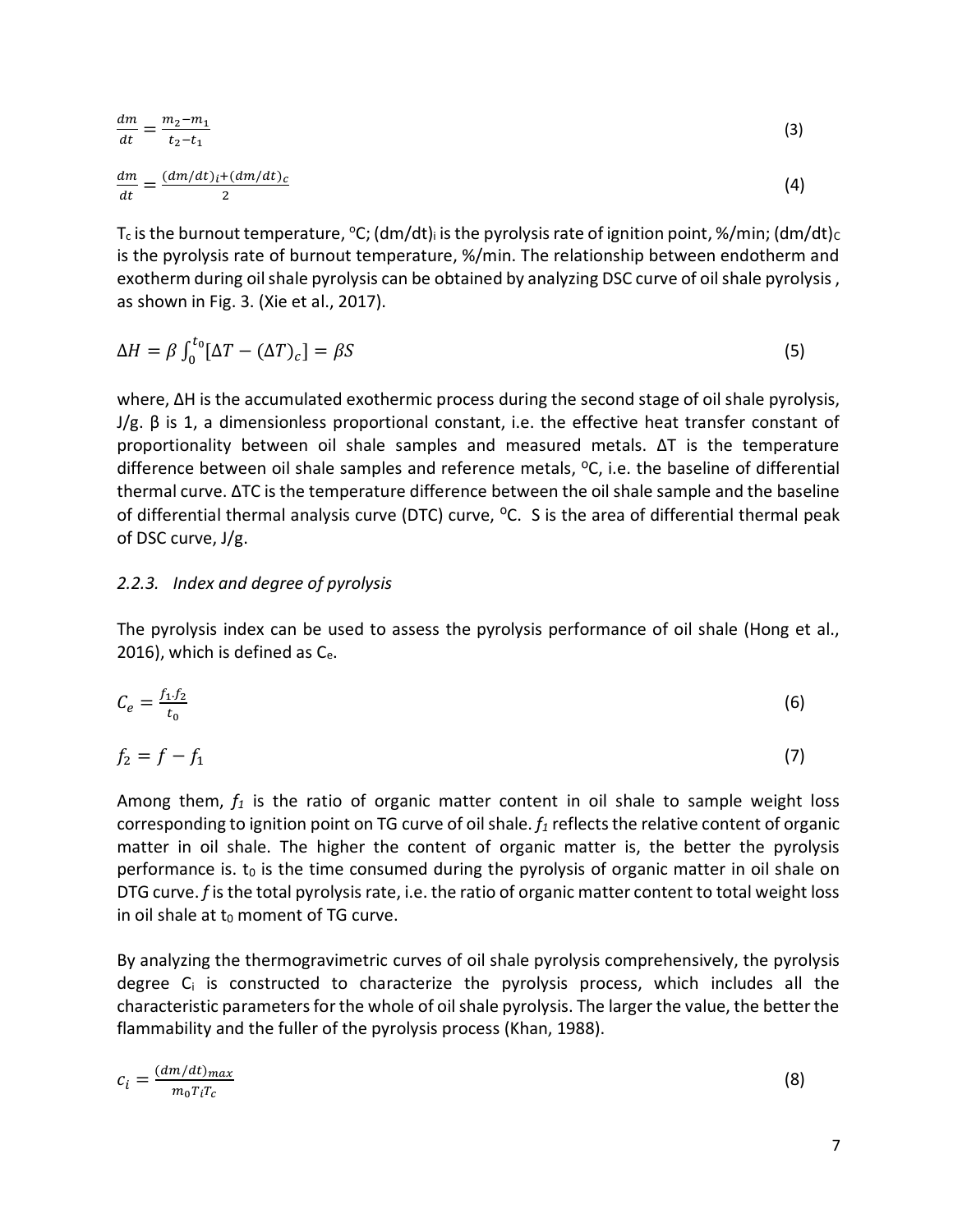where,  $m_0$  is the initial mass of the sample.



**Fig. 3.** DSC curves of Fuyu and Huadian oil shale under different atmospheres.

#### *2.2.4. Release characteristics of products*

In this paper, volatile release index I and reactivity index Ra are used to describe the difference of pyrolysis product release characteristics and conversion rate of oil shale in different areas under non-isothermal conditions (Ollero et al., 2002; Gomez-Barea et al., 2006; Gomez-Barea et al., 2006). In this paper, the release characteristics of oil shale pyrolysis products with conversion of 50% and 75% in the second stage are calculated.

$$
I_{1/2} = \frac{R_a}{T_{max}T_iT_{1/2}}
$$
(9)

$$
\Delta T_{1/2} \to \frac{dm/dt}{R_a} = \frac{1}{2} \tag{10}
$$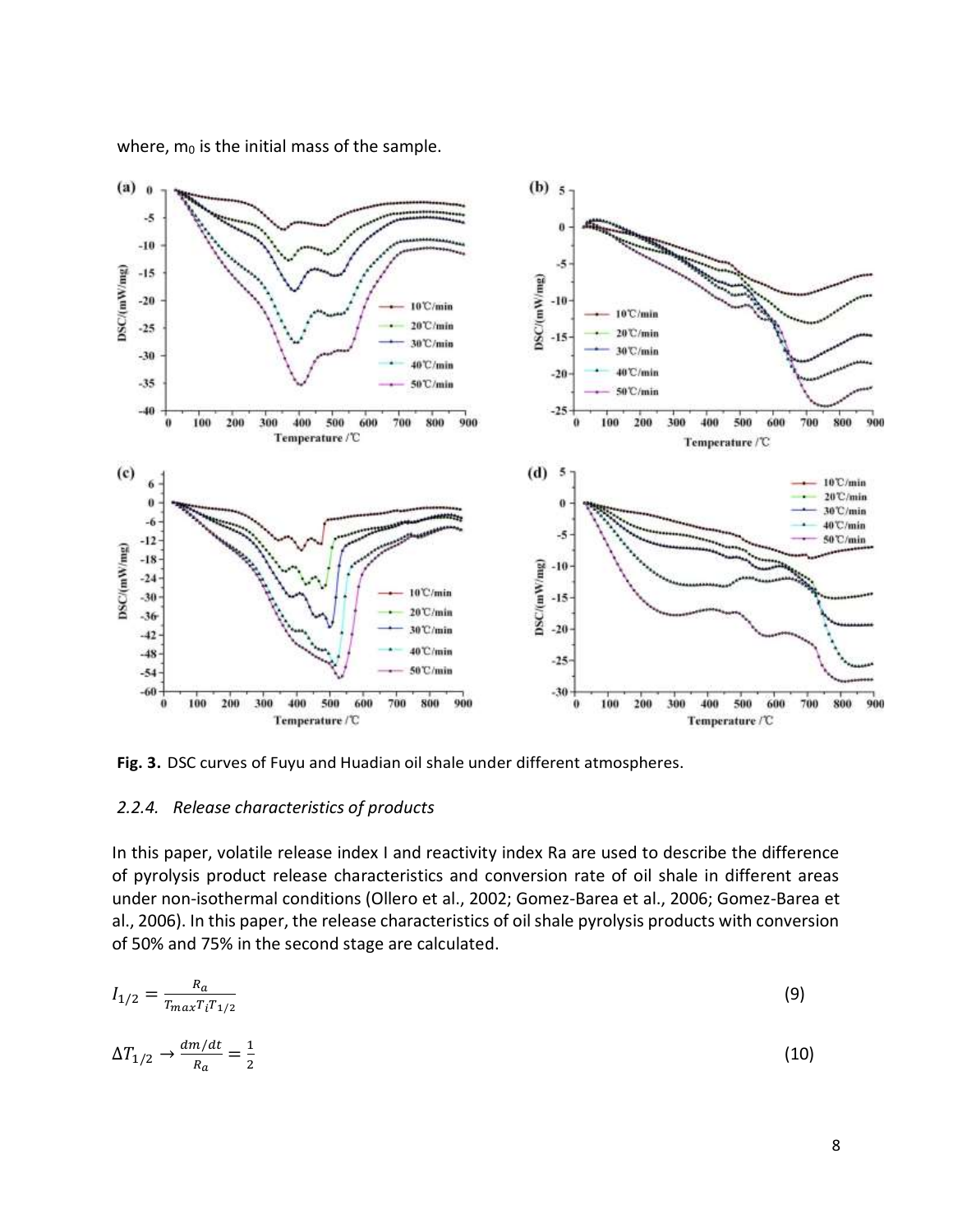$$
I_{3/4} = \frac{R_a}{T_{max}T_iT_{3/4}}
$$
(11)

$$
\Delta T_{3/4} \to \frac{dm/dt}{R_a} = \frac{3}{4} \tag{12}
$$

$$
R_a = -\frac{1}{m - m_\infty} \frac{dm}{dt} = \frac{1}{1 - a} \frac{da}{dt}
$$
\n(13)

$$
a = \frac{m_o - m}{m_o - m_\infty} \tag{14}
$$

where,  $\Delta T_{1/2}$  is the temperature range corresponding to 50% conversion, °C, also known as half peak width;  $\Delta T_{3/4}$  is the temperature range corresponding to 75% conversion, <sup>o</sup>C. a is the conversion rate.  $m_0$  represents the initial weight of the oil shale pyrolysis in second stage.  $m_{\infty}$ represents the final weight of the oil shale pyrolysis in second stage. m represents the weight at any time during the second stage of oil shale pyrolysis. Therefore, the above announcement reflects the characteristics of volatile matter released by instantaneous organic matter transformation during oil shale pyrolysis.

#### **3. Results and discussion**

#### *3.1. Pyrolysis characteristic parameters*

When the heating rates are 10 °C/min, 20 °C/min, 30 °C/min, 40 °C/ min and 50 °C/min, respectively, the TG-DTG curves of Fuyu and Huadian oil shales were measured in air and nitrogen atmosphere, as shown in Fig. 4 below. The pyrolysis parameters of Huadian and Fuyu oil shales obtained by extrapolation method are shown in Table 2 and Table 3 below.

Before the two oil shale samples reach the ignition point, it is the first weight loss stage, mainly the dehydration process. Because the water content of both oil shales is less than 4%, the dehydration is slow at this stage. After reaching the ignition point, the second stage of weight loss begins. The pyrolysis rate of kerogen increases obviously and the weight loss process is rapid. With the increase of heating rate, the pyrolysis zone of kerogen moves to the high temperature zone. In addition, compared to nitrogen, air helps to reduce the ignition point of oil shale and broaden the pyrolysis zone of organic matter. The third weight loss stage is the decomposition stage of clay minerals. Although the clay minerals are decomposed, other substances are not volatilized except bound water, so the weight loss stage is stable (Bai et al., 2015a, Bai et al., 2015; Liu et al., 2014. Jiang et al. (2006), Liu et al. (2014), and Yan et al. (2009) found similar results for Huadian oil shale. The phenomenon that the characteristic temperatures increase with the increase of heating rate is related to the heat transfer lag, and the higher the oil content, the more obvious the trend is.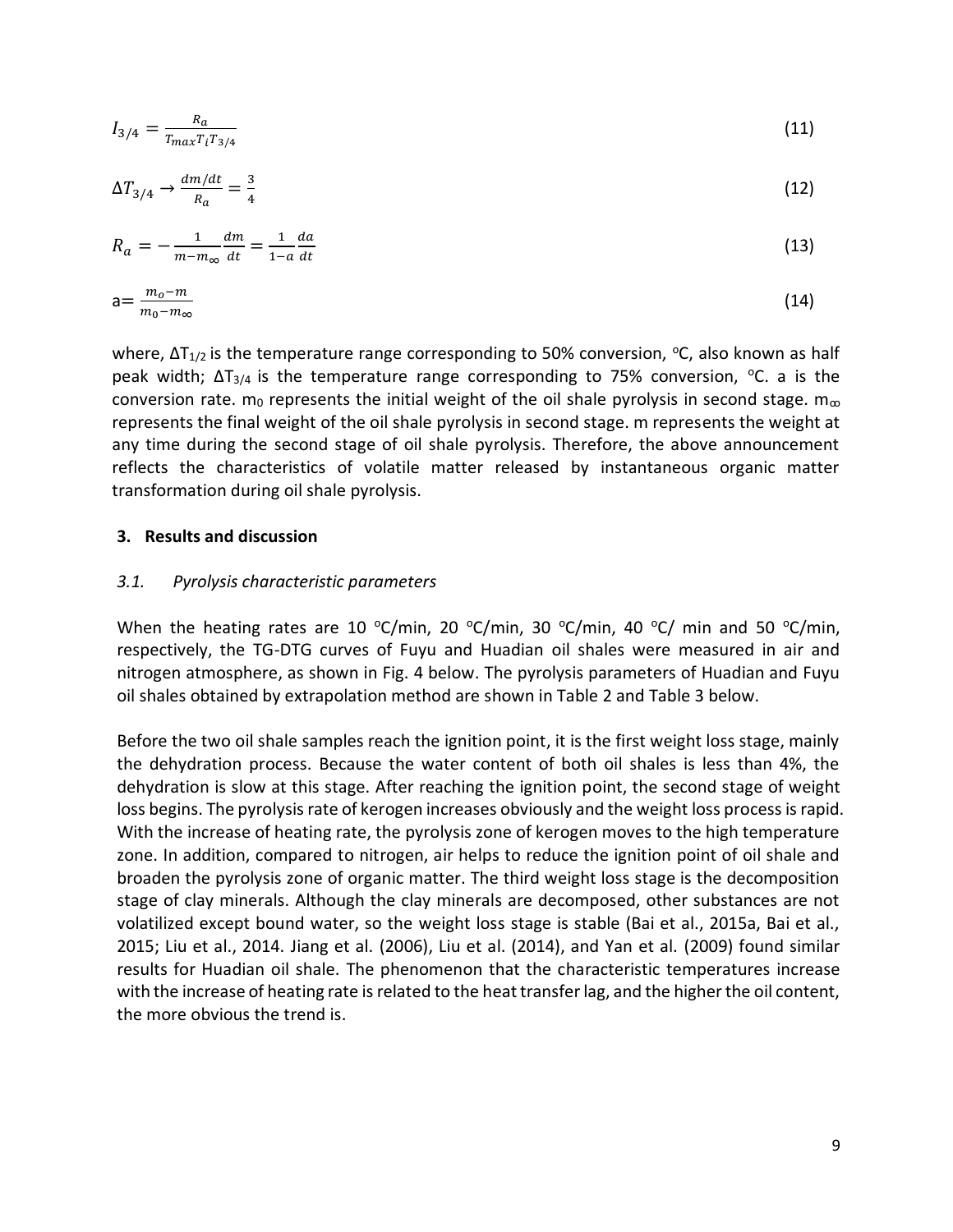

**Fig. 4.** TG-DTG curves of oil shale at different heating rates and atmospheres.

| Table 2 Pyrolysis Characteristics of Oil Shale at Different heating Rates in Nitrogen Atmosphere. |  |  |
|---------------------------------------------------------------------------------------------------|--|--|
|---------------------------------------------------------------------------------------------------|--|--|

| Attribute | Heating rate<br>$\mathrm{C/min}$ | $\rm T_{O}/$<br>$^{\circ}$ C | $T_i/$<br>$^{\circ}$ C | $T_{\rm max}$<br>$^{\circ}$ C | $(dm/dt)_{max}$<br>$\%$ /min | $T_{\rm C}$<br>$^{\circ}$ C |
|-----------|----------------------------------|------------------------------|------------------------|-------------------------------|------------------------------|-----------------------------|
| HD        | 10                               | 283                          | 419                    | 460                           | 0.415                        | 524                         |
|           | 20                               | 296                          | 430                    | 475                           | 0.463                        | 533                         |
|           | 30                               | 304                          | 437                    | 479                           | 0.471                        | 541                         |
|           | 40                               | 311                          | 442                    | 483                           | 0.462                        | 550                         |
|           | 50                               | 325                          | 448                    | 486                           | 0.477                        | 561                         |
| FY        | 10                               | 325                          | 427                    | 467                           | 0.184                        | 548                         |
|           | 20                               | 343                          | 439                    | 476                           | 0.195                        | 560                         |
|           | 30                               | 360                          | 450                    | 479                           | 0.215                        | 569                         |
|           | 40                               | 375                          | 454                    | 485                           | 0.224                        | 567                         |
|           | 50                               | 387                          | 462                    | 489                           | 0.215                        | 575                         |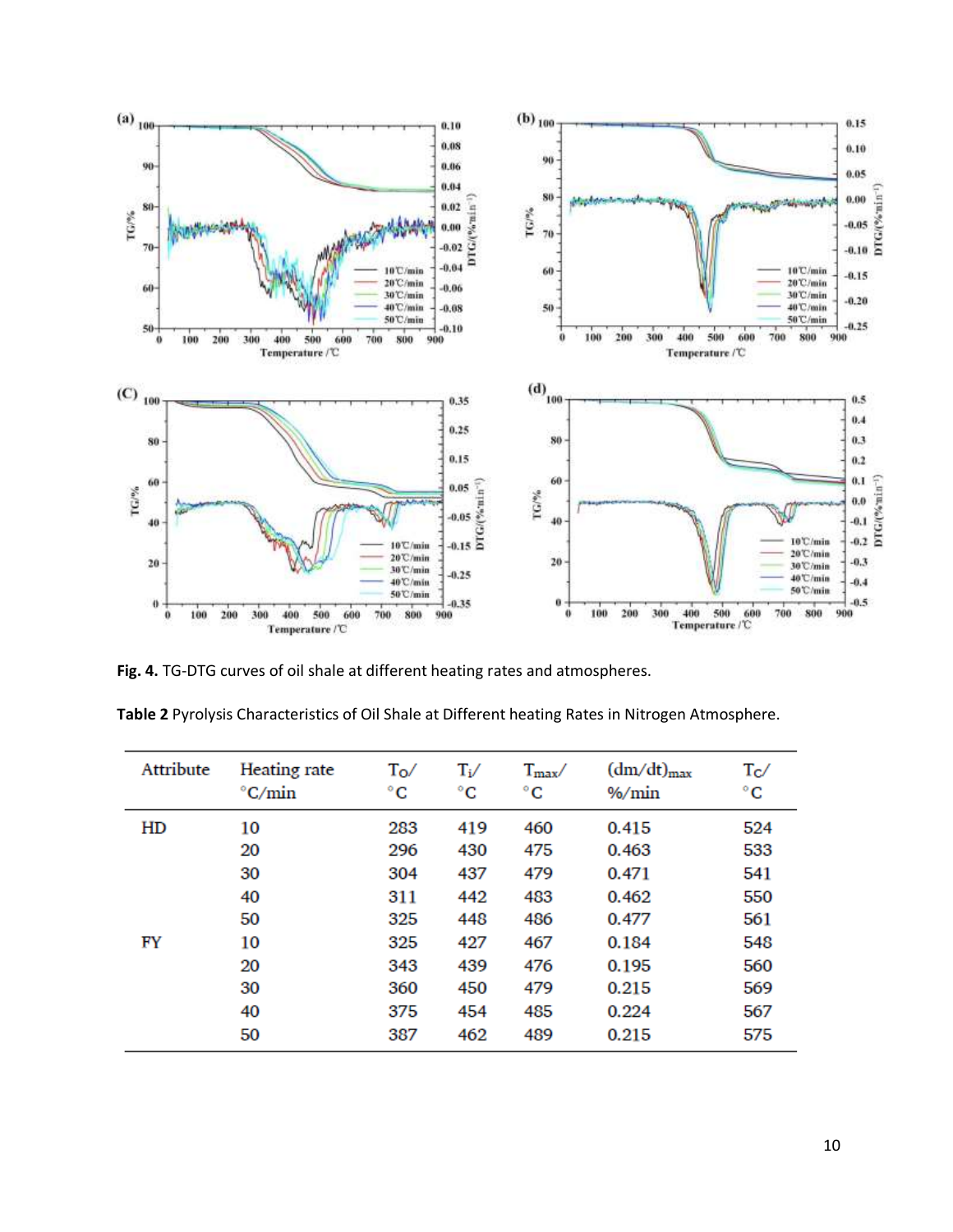| Attribute | Heating rate<br>$\mathrm{C/min}$ | $T_{\rm O}/$<br>$^{\circ}$ C | $\mathrm{T_{i}}/$<br>$^{\circ}C$ | $T_{\rm max}$ /<br>$^{\circ}$ C | $(dm/dt)_{max}$<br>$\%$ / $min$ | $T_{\rm C}$<br>$^{\circ}$ C |
|-----------|----------------------------------|------------------------------|----------------------------------|---------------------------------|---------------------------------|-----------------------------|
| HD        | 10                               | 240                          | 331                              | 417                             | 0.237                           | 510                         |
|           | 20                               | 245                          | 342                              | 427                             | 0.256                           | 524                         |
|           | 30                               | 252                          | 357                              | 455                             | 0.263                           | 534                         |
|           | 40                               | 257                          | 365                              | 465                             | 0.271                           | 552                         |
|           | 50                               | 263                          | 373                              | 470                             | 0.277                           | 573                         |
| FY        | 10                               | 270                          | 350                              | 474                             | 0.077                           | 531                         |
|           | 20                               | 277                          | 360                              | 486                             | 0.079                           | 549                         |
|           | 30                               | 289                          | 375                              | 502                             | 0.083                           | 563                         |
|           | 40                               | 300                          | 392                              | 507                             | 0.093                           | 577                         |
|           | 50                               | 309                          | 400                              | 525                             | 0.087                           | 591                         |

**Table 3** Pyrolysis characteristics of oil shale under different heating rates in air atmosphere.

## *3.2. Pyrolysis stability and exothermic analysis*

In the second stage of pyrolysis, the calculation results of the evaluation indices RW and S for the pyrolysis stability of oil shale samples under different atmospheres and heating rates are shown in Fig. 5. Under these two atmospheric conditions, with the increase of heating rate, the evaluation indexes of oil shale pyrolysis stability decrease in varying degrees. Because the pyrolysis of oil shale moves to high temperature zone, and the corresponding ignition temperatures and the temperatures at the maximum pyrolysis rate increase.

Besides, oil content also affects the pyrolysis stability of oil shale. Under the same atmosphere, the pyrolysis stability of Huadian oil shale is higher than that of Fuyu oil shale because the oil content of Huadian oil shale is higher and the distribution of kerogen is more uniform. At the same heating rate, the temperature corresponding to ignition point and maximum pyrolysis rate is lower than that of Fuyu oil shale. With the same oil content, i.e. when the types of oil shale remain unchanged, the pyrolysis stability evaluation parameters of oil shale under nitrogen atmosphere are higher than those under air atmosphere. This is because the pyrolysis interval of oil shale is expanded and the maximum pyrolysis rate of oil shale is reduced under air atmosphere. However, under nitrogen atmosphere, the pyrolysis interval of oil shale is compact, and the maximum pyrolysis rate of oil shale is higher.

The peak area IDSC of the DSC curve can be obtained by integrating the curve, as shown in Fig. 6. The pyrolysis process of oil shale is exothermic, and the oil content has a certain influence on the exothermic process. Fuyu oil shale has a low oil content, and its exothermic process is lower than that of Huadian oil shale. Moreover, the exothermic process from oil shale pyrolysis under air atmosphere is higher than that under nitrogen atmosphere because oxygen in the air participates in the pyrolysis process of oil shale, and the oil and gas products by kerogen pyrolysis react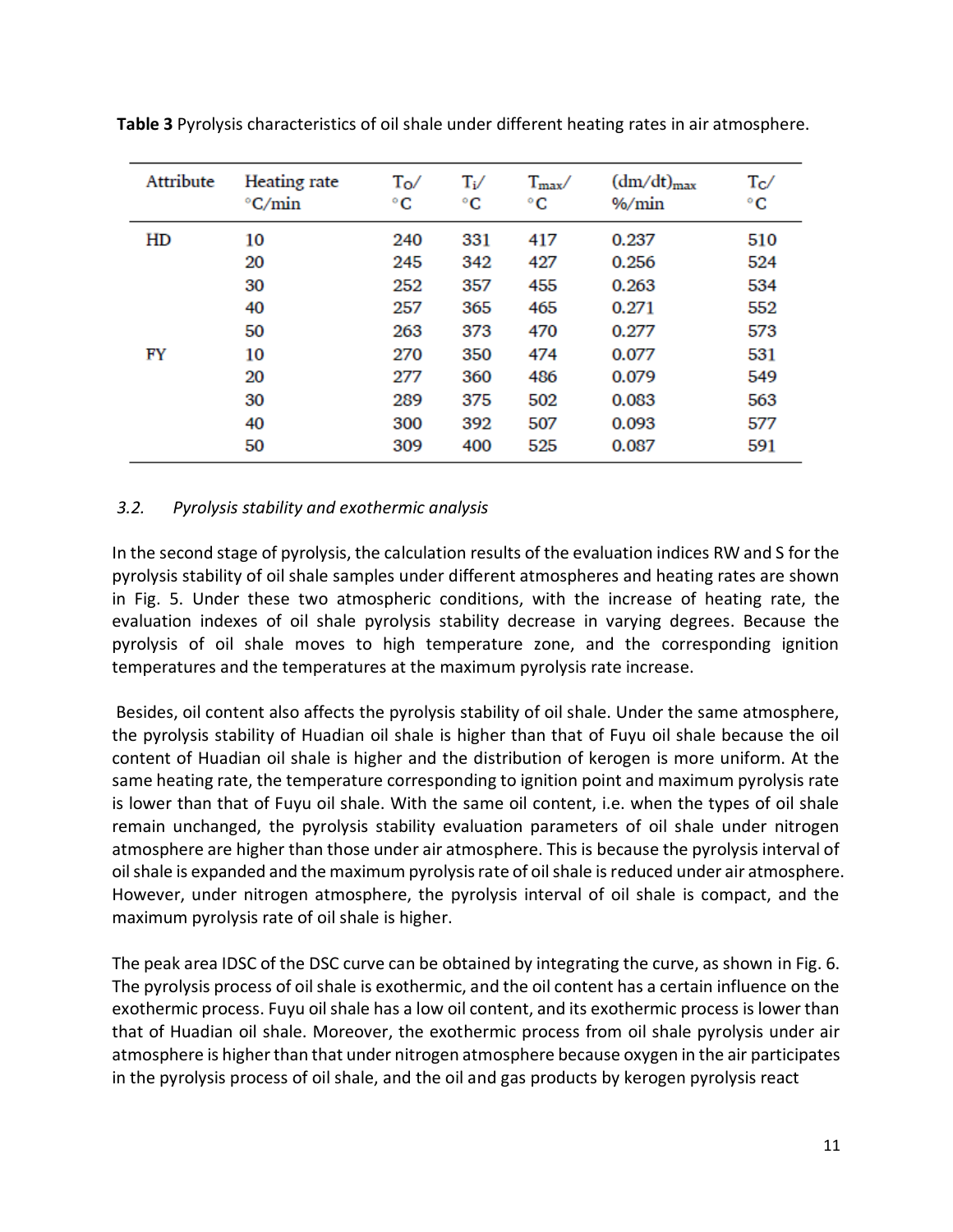further to an oxidation that releases heat. However, under nitrogen atmosphere, the produced oil and gas products do not further oxidize, so the exothermic process is lower than that in air atmosphere.



**Fig. 5.** Oil shale pyrolysis stability varies with heating rate and atmosphere.

The pyrolysis of oil shale is mainly concentrated in the second stage, but the pyrolysis interval of kerogen under nitrogen atmosphere is higher than that under air atmosphere. The pyrolysis reaction is more intense and the length of the interval is shortened. The exothermic activity is mainly concentrated in the pyrolysis stage of kerogen, i.e. the second stage of oil shale pyrolysis. With the increase of heating rate, the exothermic rate of oil shale also increases, as shown in Fig. 7, because when the heating rate is low, with the increase of temperature, part of the exothermic process from the thermal interpretation of kerogen is used for the orderly removal of chemical bonds, functional groups and side chains (branched chains) in molecular structure and the decomposition of clay minerals in oil shale.

The first is the chain breaking of weak chemical bonds and the precipitation of small molecules, especially gaseous products. With the increase of temperature, the precipitated organic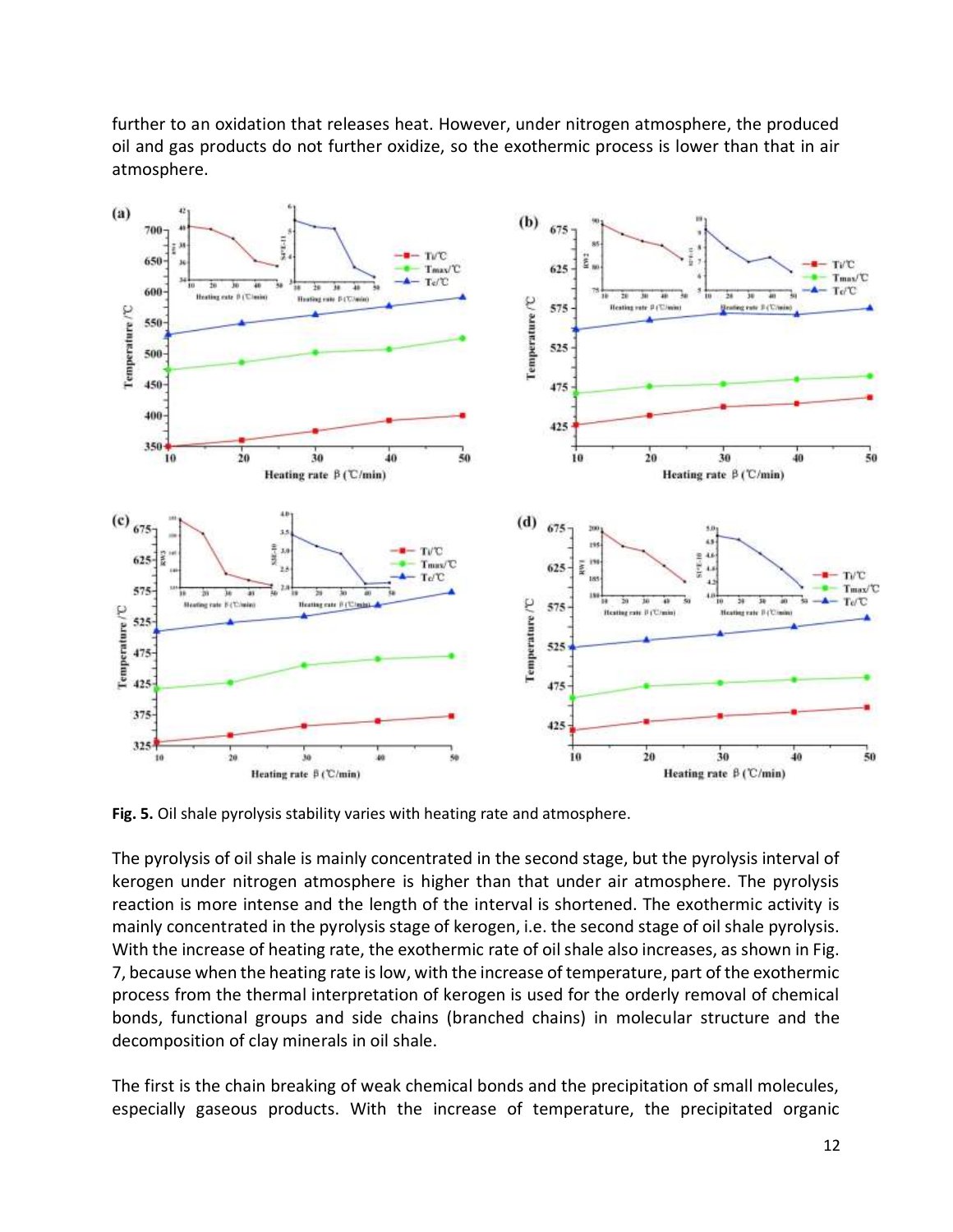compounds are further decomposed, and these decomposition reactions are endothermic reactions. When the heating rate increases, the temperature gradient increases. The amount of pyrolysis of kerogen increases in unit time, and the side chains and the partially removed small molecular structures are displaced before further decomposition, so both the exothermic rate and the exothermic heat are increased. Similar results have been obtained by Kok (2007); Kok and Pamir (2003), where the effect of heating rate on the dynamics of oil shale was studied.



**Fig. 6.** Accumulated exothermic varies with heating rate and atmosphere.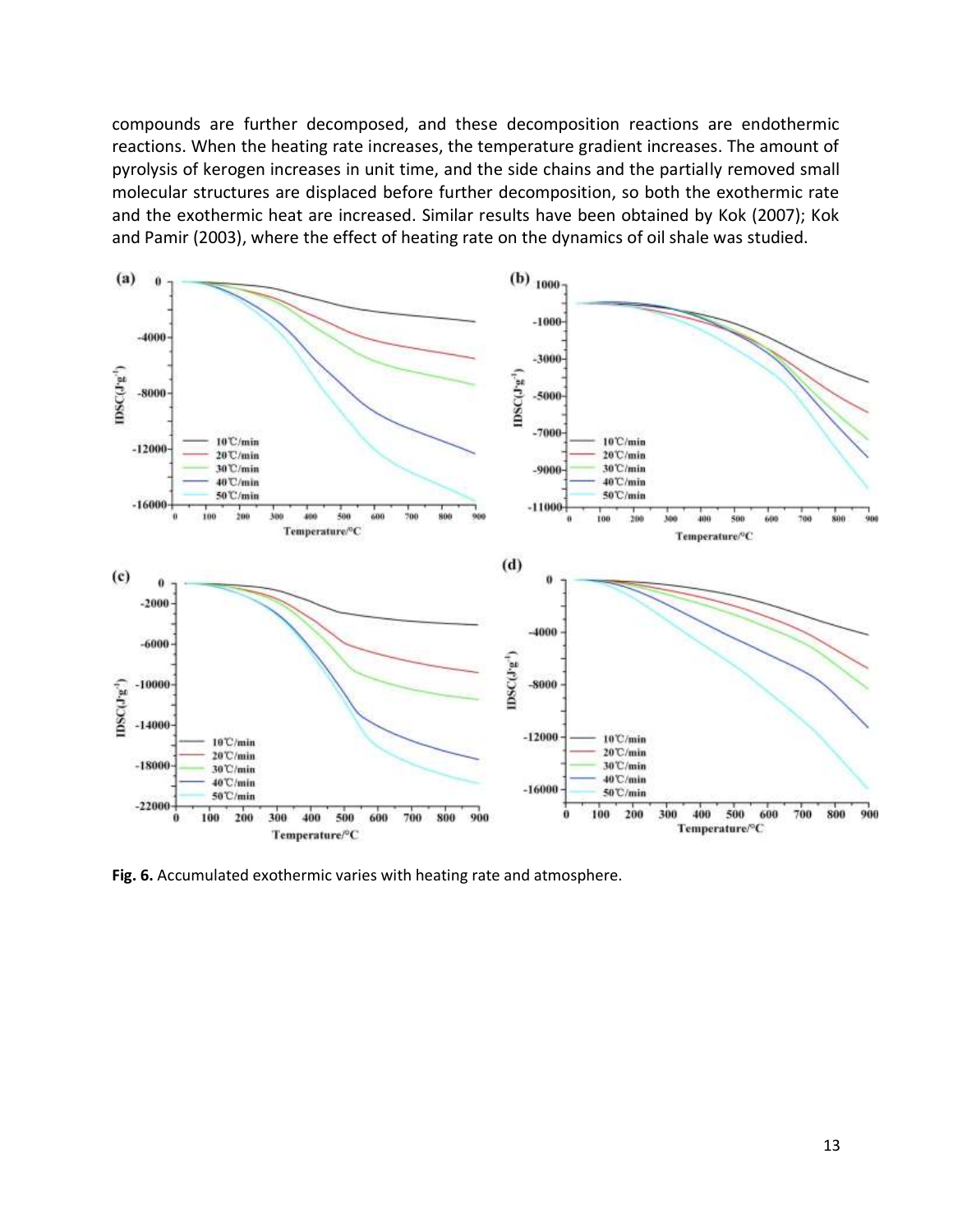

**Fig. 7.** Exothermic rate varies with heating rate and atmosphere.

# *3.3. Index and degree of pyrolysis*

The higher the absolute value of pyrolysis index, the better performance of the pyrolysis. With the increase of heating rate, the ignition delay occurs, but the time consumed in the second stage of oil shale pyrolysis is greatly reduced. Therefore, with the increase of heating rate, the pyrolysis index of oil shale in the second stage increases.

As shown in Fig. 8, the pyrolysis index of Huadian oil shale with higher oil content is superior to that of Fuyu oil shale under both atmospheric conditions with different heating rates. This is because the oil content of Huadian oil shale is as high as 18.7%, and the distribution of kerogen is more average. The pyrolysis process is relatively stable and affected by the pyrolysis time. The oil content of Fuyu oil shale is only 4.7%, and the distribution of kerogen is not uniform, so the pyrolysis trend is not significant. In addition, the pyrolysis index is also affected by pyrolysis atmosphere. Generally speaking, the pyrolysis index under air atmosphere is higher than that under nitrogen atmosphere due to the combustion-supporting effect from oxygen in air. At the same heating rate, the consumption of kerogen per unit time in the second stage of oil shale pyrolysis increases, and the pyrolysis time decreases, so the pyrolysis index increases.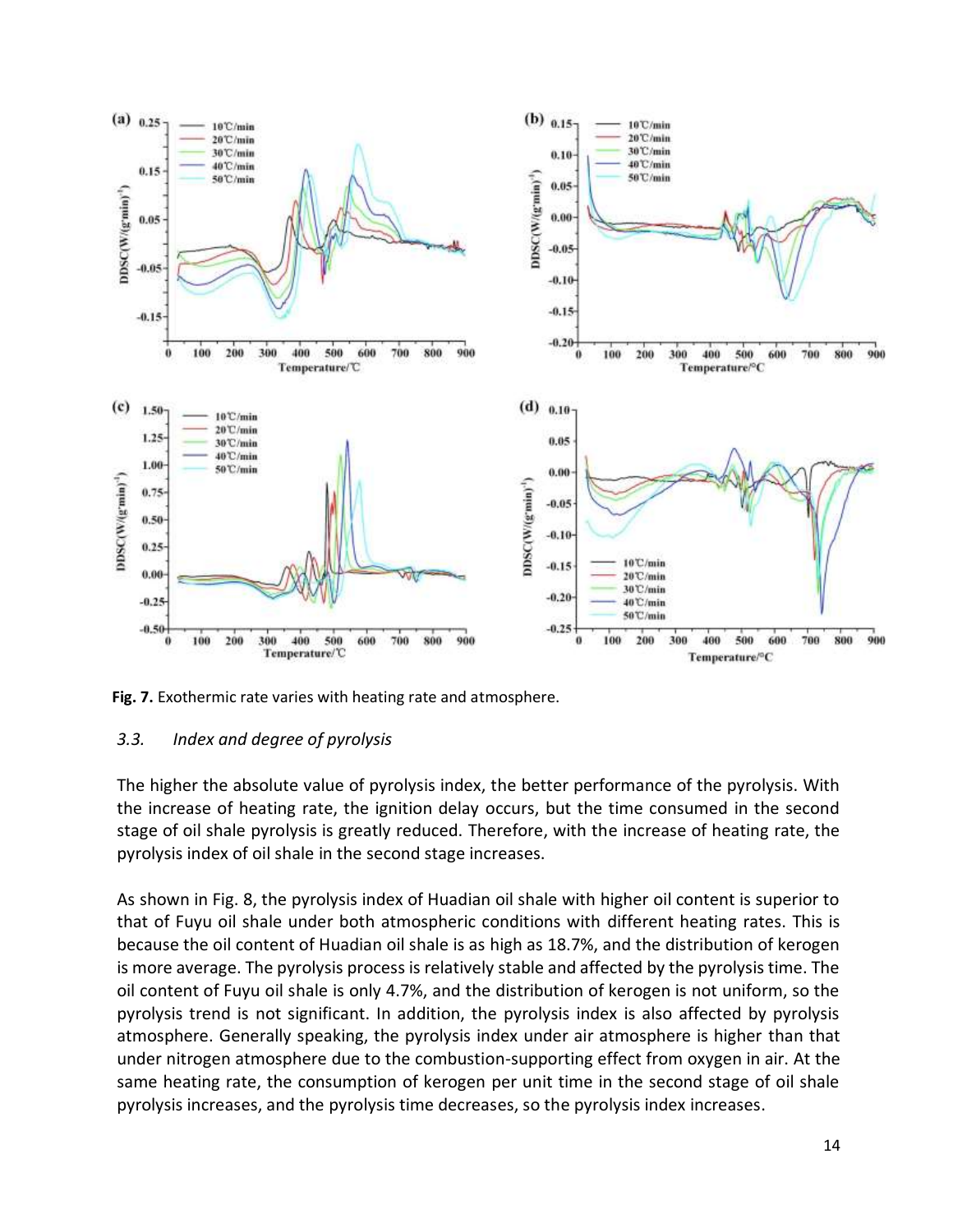

**Fig. 8.** Pyrolysis indices of oil shales at different heating rates and atmospheric conditions.

Oil shale is a complex mixture of various minerals and organic matter. The content and type of organic matter affect the difficulty and speed of pyrolysis. The heating rate has similar effect on the maximum pyrolysis rate and degree of oil shale. As shown in Fig. 9, The maximum pyrolysis rate and degree of Fuyu oil shale reach the maximum when the heating rate is 40  $\rm{°C/min}$ . When the heating rate is 20  $\textdegree C/min$ , the pyrolysis degree of Huadian oil shale reaches its maximum value, and the maximum pyrolysis rate still increases with the increase of heating rate. The maximum pyrolysis rate reaches the maximum when the heating rate reaches 50  $^{\circ}$ C/min. The main reason for this phenomenon is due to the difference of oil contents of these two types of oil shales. Fuyu oil shale has low oil content and uneven distribution of kerogen. When the pyrolysis rate increases, the pyrolysis time of the second stage decreases, so the pyrolysis of kerogen is more concentrated, showing a better pyrolysis trend. Huadian oil shale has a high oil content. In theory, the increase of heating rate leads to the decrease of pyrolysis time. Huadian oil shale has a better pyrolysis degree. However, due to the high oil content of Huadian oil shale and the uniform distribution of kerogen, the whole pyrolysis process of Huadian oil shale is uniform and slow. With the increase of heating rate, pyrolysis time decreases, leading to concentrated pyrolysis of Huadian oil shale and non**-**uniform heat flux profiles, and thus resulting in incomplete pyrolysis of the oil shale. Therefore, the pyrolysis degree tends to decrease with the increase of heating rate. Under nitrogen atmosphere, Huadian oil shale has the best pyrolysis degree only when the heating rate is between 20 and 30  $\degree$ C/ min. Under air atmosphere, the optimum pyrolysis state can be achieved at the heating rate of 20  $^{\circ}$ C/min, which is due to the combustion-supporting effect of oxygen. Nitrogen has no combustion-supporting effect, so the heating rate is slightly higher than 20 ℃/min before reaching the optimal pyrolysis state.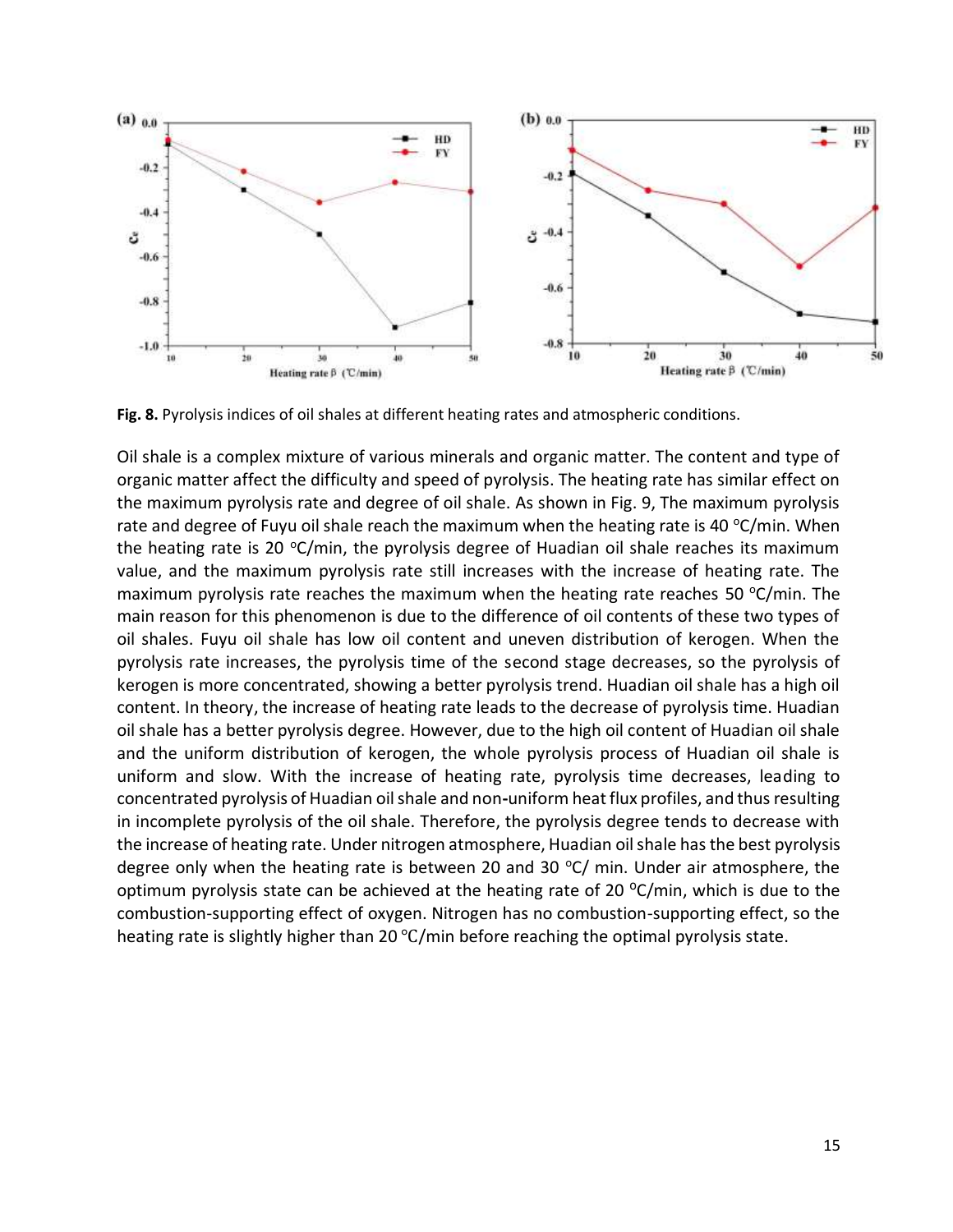

**Fig. 9.** Degree of oil shale pyrolysis varies with heating rate and atmosphere.

# *3.4. Release characteristics of products*

In the second stage of oil shale pyrolysis, the release characteristic index I0.5 and I0.75 increase almost linearly with the increase of heating rate. As shown in Fig. 10, this is because the increase of heating rate shortens the time of the second stage of oil shale pyrolysis, and the pyrolysis reaction is intensified and the product release is concentrated.

The release indices of the products are different under two atmospheric conditions. Under the condition of nitrogen, the product release characteristic index of the same conversion rate is higher than that under the air. This is because when air is used, oxygen has combustionsupporting effect, prolonging the pyrolysis interval of the second stage of oil shale. The oil shale in the same area has the same oil content. As the pyrolysis interval becomes longer, so is the product release interval, hence the maximum product release rate is reduced. Under nitrogen atmosphere, the interval of the second stage of oil shale pyrolysis is more intense than that under air atmosphere. This is conducive to the concentrated release of products, so the maximum release rate of products becomes higher. In addition, when the pyrolysis interval of the second stage of oil shale is prolonged, the half peak width  $\Delta T_{1/2}$  and  $\Delta T_{3/4}$  at 50% and 75% conversion rates is also increased. Combining these two characteristics, the index of product release characteristics under air condition decreases.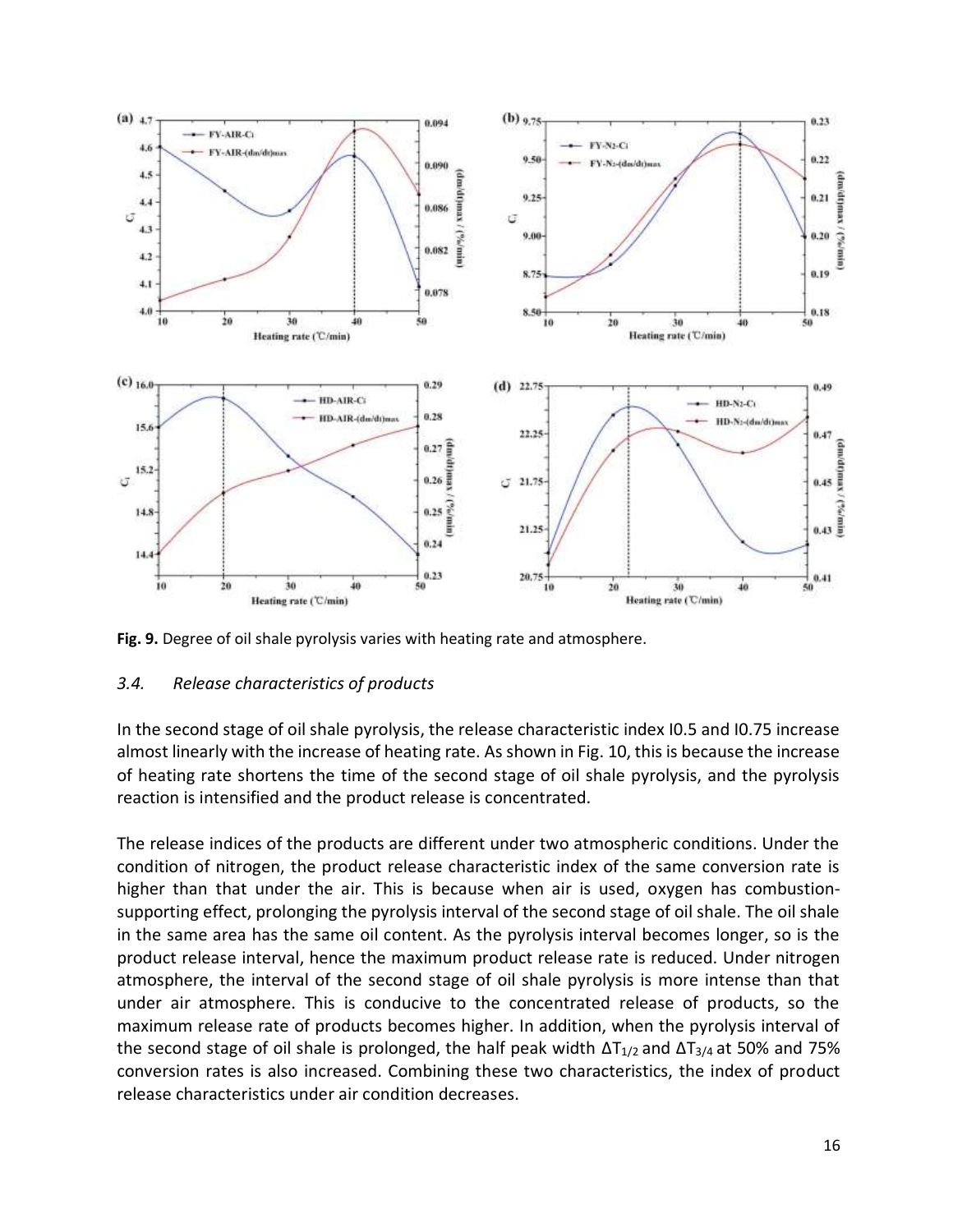Moreover, under the same atmosphere, with the increase of pyrolysis conversion in the second stage of oil shale, the release characteristic index of products decreases. This is because with the increase of heating rate, the pyrolysis reaction of oil shale in the second stage moves to the high temperature zone, which leads to the increase of half peak width  $\Delta T_{1/2}$  and  $\Delta T_{3/4}$  corresponding to conversion of 50% and 75%. Although the maximum product release rate also increases, the degree of the increased product release rate is less than the degree to which the pyrolysis reaction moves to the high temperature zone. Therefore, with the increase of conversion, the release characteristic index of the product decreases. Liao and Ma (2010), Chen et al. (2011), Wang et al. (2013) reported the same finding in pyrolysis experiments of organic matter.



**Fig. 10.** Volatile release characteristics in the second stage of oil shale pyrolysis.

#### **4. Conclusion**

Under non-isothermal conditions, increasing heating rate causes oil shale pyrolysis moving to higher temperature zone. This trend is more noticeable at the higher oil content. Higher oil content leads to more stable pyrolysis of oil shale. The pyrolysis under nitrogen atmosphere is more stable than that under air atmosphere. Air prolongs the pyrolysis interval of oil shale, which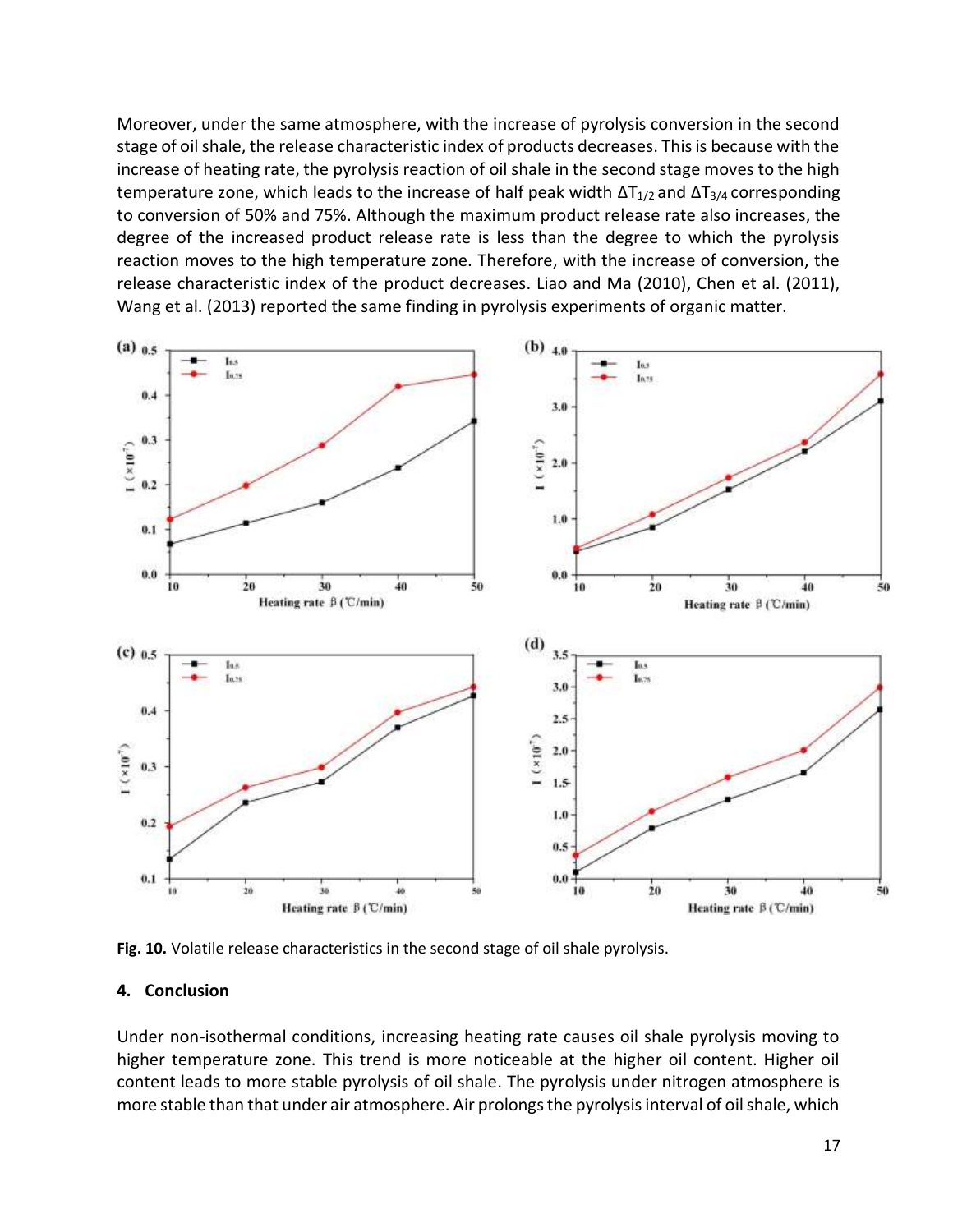leads to the decrease of maximum pyrolysis rate. Under nitrogen atmosphere, the pyrolysis interval of oil shale is more intense. The pyrolysis process of oil shale is exothermic, and the higher the oil content, the higher the exothermic rate. The starting temperature of the second stage pyrolysis of oil shale is lower under air atmosphere, and the combustion-supporting effect of oxygen makes the pyrolysis process to take on a more stable mode. Huadian oil shale has a higher oil content and a higher pyrolysis index than those of Fuyu oil shale. The pyrolysis index of oil shale increases with the increase of heating rate, and the degree of pyrolysis first increases and then decreases. The optimum heating rate that produces the highest oil product yield for pyrolysis progress of Huadian oil shale is 20  $\textdegree C/\text{min}$ , and Fuyu oil shale is 40  $\textdegree C/\text{min}$ . Under nitrogen atmosphere, the release characteristic index of products with the same conversion rate is higher than that under air atmosphere. In addition, with the increase of heating rate, the pyrolysis time of oil shale decreases and the products are released centrally, thus leading to increases of the release characteristic index of products.

### **Acknowledgments**

The authors would like to gratefully acknowledge the support provided by the Fuyu oil shale base of Jilin University in the course of this experiment, Jilin Provincial Science and Technology Department Project (20130302030SF), Science and technology innovation team of Jilin University (2017TD-13), and Interdisciplinary Research Grant Scheme for Doctoral Students of Jilin University (10183201839). The authors also express their appreciation to technical reviewers for their constructive comments. Finally, we would like to thank Chen Dejiang for his help during the experiment.

### **Appendix A. Supplementary data**

Supplementary data to this article can be found online at https://doi. org/10.1016/j.petrol.2019.106812.

### **References**

- Altun, N Emre, Hwang, Jiann-Yang, Cahit, Hicyilmaz, 2009. Enhancement of flotation performance of oil shale cleaning by ultrasonic treatment. Int. J. Miner. Process. 91(1–2), 1–13. https://doi.org/10.1016/j.minpro.2008.10.003.
- Bai, F.T., Sun, Y.H., Liu, Y.M., et al., 2013. Basic Physicochemical Characteristics of theHuadian Oil Shales, z1. EXploration Engineering (Rock & Soil Drilling and Tunneling), pp. 239–243.
- Bai, Fengtian, Guo, Wei, Xiaoshu, Lü, et al., 2015b. Kinetic study on the pyrolysis behavior of Huadian oil shale via non-isothermal thermogravimetric data. Fuel 146,111–118. https://doi.org/10.1016/j.fuel.2014.12.073.
- Bai, Jingru, Shao, Jiaye, Zhang, Hongxi, et al., 2017. TG-FTIR research OF alkaline ligninand oil shale CO-pyrolysis synergy action. Acta Energiae Solaris Sin. 38 (6), 1533–1538.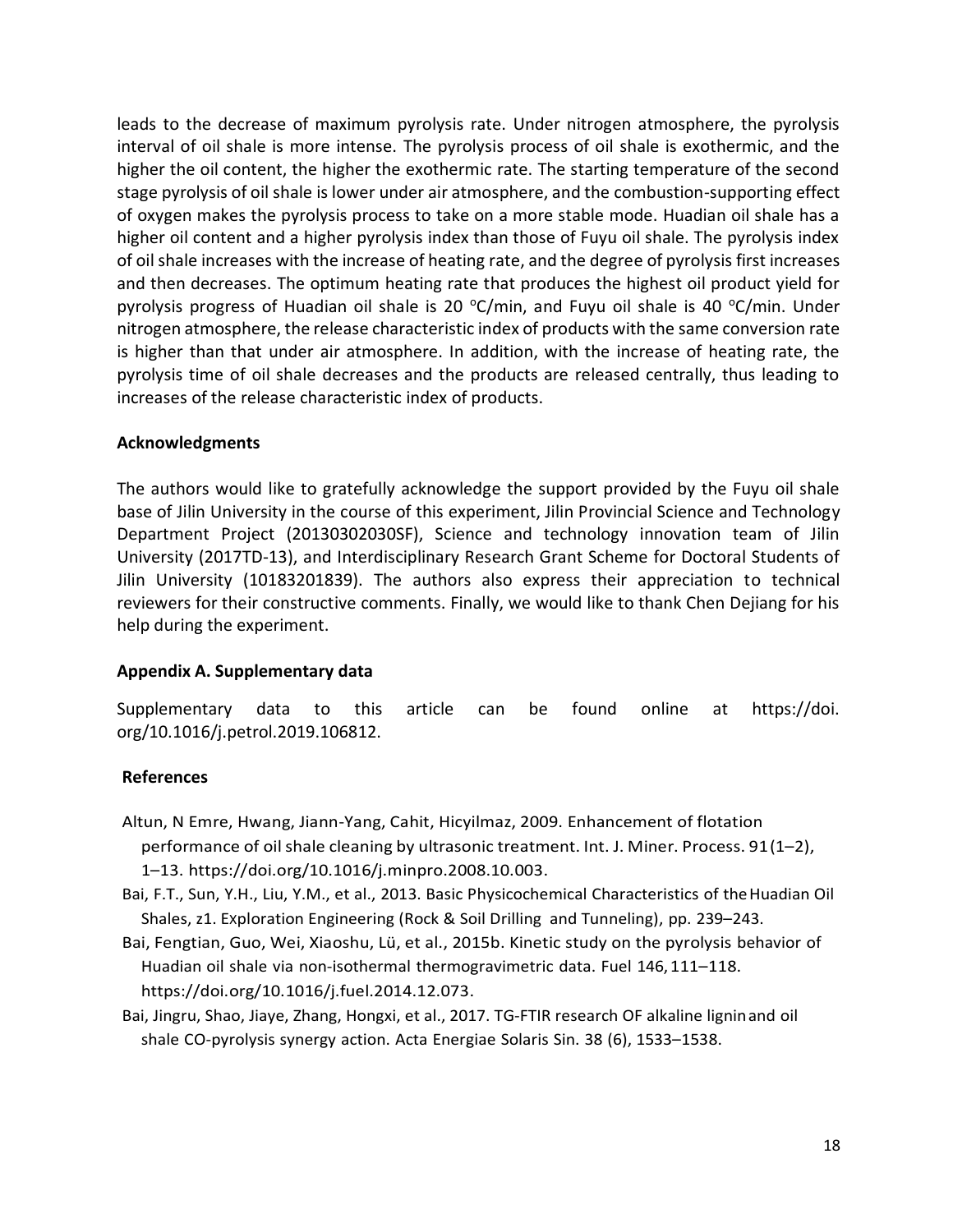- Bao, Jia, Jyun-Syung, Tsau, Reza, Barati, 2019. A review of the current progress of CO2 injection EOR and carbon storage in shale oil reservoirs. Fuel 236, 404–427. https:// doi.org/10.1016/j.fuel.2018.08.103.
- Bai, Fengtian, Sun, Youhong, Liu, Yumin, et al., 2015a. Thermal and kinetic characteristics of pyrolysis and combustion of three oil shales. Energy Convers.Manag. 97, 374–381. https://doi.org/10.1016/j.enconman.2015.03.007.
- Chen, C.X., Ma, X.Q., Liu, K., 2011. Thermogravimetric analysis of microalgae combustion under different oXygen supply concentrations. Appl. Energy 88,3189–3196. https://doi.org/10.1016/j.apenergy.2011.03.003.
- Dong, Liang Zhong, Wen, Chun Wang, Zhen, Lin Zou, et al., 2018. Investigation on methane recovery from low-concentration coal mine gas by tetra-n-butyl ammoniumchloride semiclathrate hydrate formation. Appl. Energy 227, 686–693. https://doi. org/10.1016/j.apenergy.2017.08.069.
- Gomez-Barea, A., Ollero, P., Fernandez-Baco, C., 2006a. Diffusional effects in CO<sub>2</sub> gasification experiments with single biomass char particles. 1.EXperimental investigation. Energy Fuels 20, 2202–2210. https://doi.org/10.1021/ef050365a.
- Gomez-Barea, A., Ollero, P., Villanueva, A., 2006b. Diffusional effects in CO2 gasification experiments with single biomass char particles. 2. Theoretical predictions. Energy Fuels 20, 2211–2222. https://doi.org/10.1021/ef0503663.
- Hong, Chen, Wang, Zhi-qiang, Xing, Yi, et al., 2016. Effects of different additives on cocombustion of pulverized coal-sludge and kinetic analysis. J. China Coal Soc. 41 (11), 2853– 2859.
- Jiang, X.M., Han, X.X., Cui, Z.G., 2006. Mechanism and mathematical model of Huadian oil shale pyrolysis. J. Therm. Anal. Calorim. 86, 457–462. https://doi.org/10.1007/ s10973-005-7065-1.
- Juliana, Pedrilho Foltin, Antonio, Carlos Luz Lisboa, de Klerk, Arno, 2017. Oil shalepyrolysis: conversion dependence of kinetic parameters. Energy Fuels 31 (7), 6766–6776. https://doi.org/10.1021/acs.energyfuels.7b00578.
- Khan, Mr, 1988. Correlation between refractive-indexes and other fuel-related physicaland chemical-properties OF pyrolysis liquids derived from coal, oil-shale, and tar sand. Abstr. Pap. Am. Chem. Soc. 195, 83–84.
- Kok, M.V., 2007. Heating rate effect on the DSC kinetics of oilshales. J. Therm. Anal. Calorim. 90, 817–821. https://doi.org/10.1007/s10973-007-8240-3.
- Kok, M.V., Pamir, R., 2003. Pyrolysis kinetics of oil shales determined by DSC and TG/DTG. Oil Shale 20, 57–68.
- Liao, Y.F., Ma, X.Q., 2010. Thermogravimetric analysis of the co-combustion of coal andpaper mill sludge. Appl. Energy 87, 3526–3532. https://doi.org/10.1016/j. apenergy.2010.05.008.
- Liu, Q.Q., Han, X.X., Li, Q.Y., Huang, Y.R., Jiang, X.M., 2014. TG-DSC analysis of pyrolysis process of two Chinese oil shales. J. Therm. Anal. Calorim. 116, 511–517. https://doi.org/10.1007/s10973-013-3524-2.
- Ollero, P., Serrera, A., Arjona, R., et al., 2002. Diffusional effects in TGA gasification experiments for kinetic determination. Fuel 81, 1989–2000. https://doi.org/ 10.1016/S0016-2361(02)00126-6.